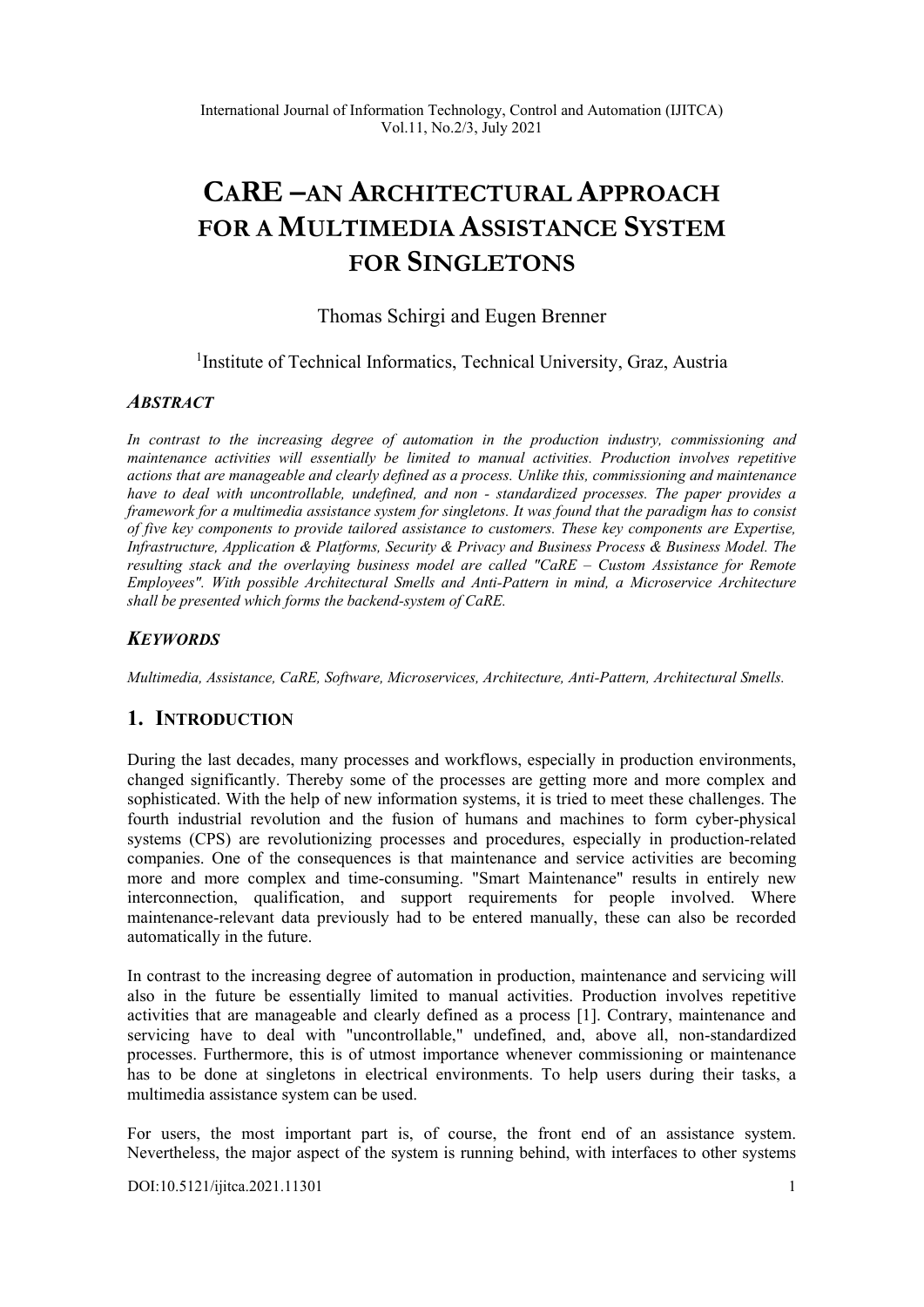as well. It has been decided to implement this architecture in terms of a Microservice Architecture because the system is expected to be flexible and capable of dealing with different other systems.

#### **Structure**

In chapter 2, the basic principle of Microservices shall be described. In chapter 3 the CaRE pyramid and the items are described. In chapter 4, the Microservice Architecture of CaRE is presented. Finally, the conclusion and future work is represented in chapter 5.

#### **Related Work**

With products and singletons becoming more and more complex, it is logistically and for cost reasons, not always possible to send a specialist to the site. As a result, maintenance personnel often have no previous experience with a product to be commissioned or serviced. Nevertheless, implicit knowledge is necessary to carry out most of the work which has to be done on-site (see [2]). In literature, many possible solutions interms of "Smart Factory" ([3], [4], [5]), "Cognitive Assistance" ([6], [7]) or "Industry 4.0" ([8], [9])are mentioned. However, there are no examples of how employees can be supported if they are

- 1. not in a factory,
- 2. do not have a basic knowledge of the product to be maintained and
- 3. dealing with singletons

Especially in the energy sector, long-living singletons are common. Parts of an energy network may last for an entire generation in a company. Since such substations are often located outside inhabited areas, the cellular Network might be insufficient. Furthermore, with the help of mobile phones and email, important information might get lost. Multimedia Assistance Systems partially support non-verbal communication, which means that information can be made available more efficiently. Therefore, a flexible backend system, which provides data from various sources, needs to be developed.

# **2. MICROSERVICES**

Since Microservices (MSA) were first mentioned by Fowler and Lewis in 2014 (see [10]) this type of architecture seems to be a paradigm change in software development. The Hype Cycle for Application and Integration Infrastructure published by Gartner in 2019 shows the increasing popularity (see [11]). Many of IT Companies – like the FANG companies – deliver their services based on Microservices. Contrary to that, a widely used architecture is a monolith, where all functionality of an application has to be deployed together (see [12]).

# **2.1. Differences between Monolithic, Microservices and Service Oriented Architecture**

Basically, the main features of Service Oriented Architecture (SOA) and Microservices are comparable. Both depend on (hybrid) cloud environments to provide and execute applications. Both split a huge and complex application into smaller parts and can combine one or more required services to create and use applications. Microservices are defined as "independent deployable" modules and can be seen as an extension to service-oriented architecture (see [13]).

In the table below, the main differences are stated (see [14] and [15]):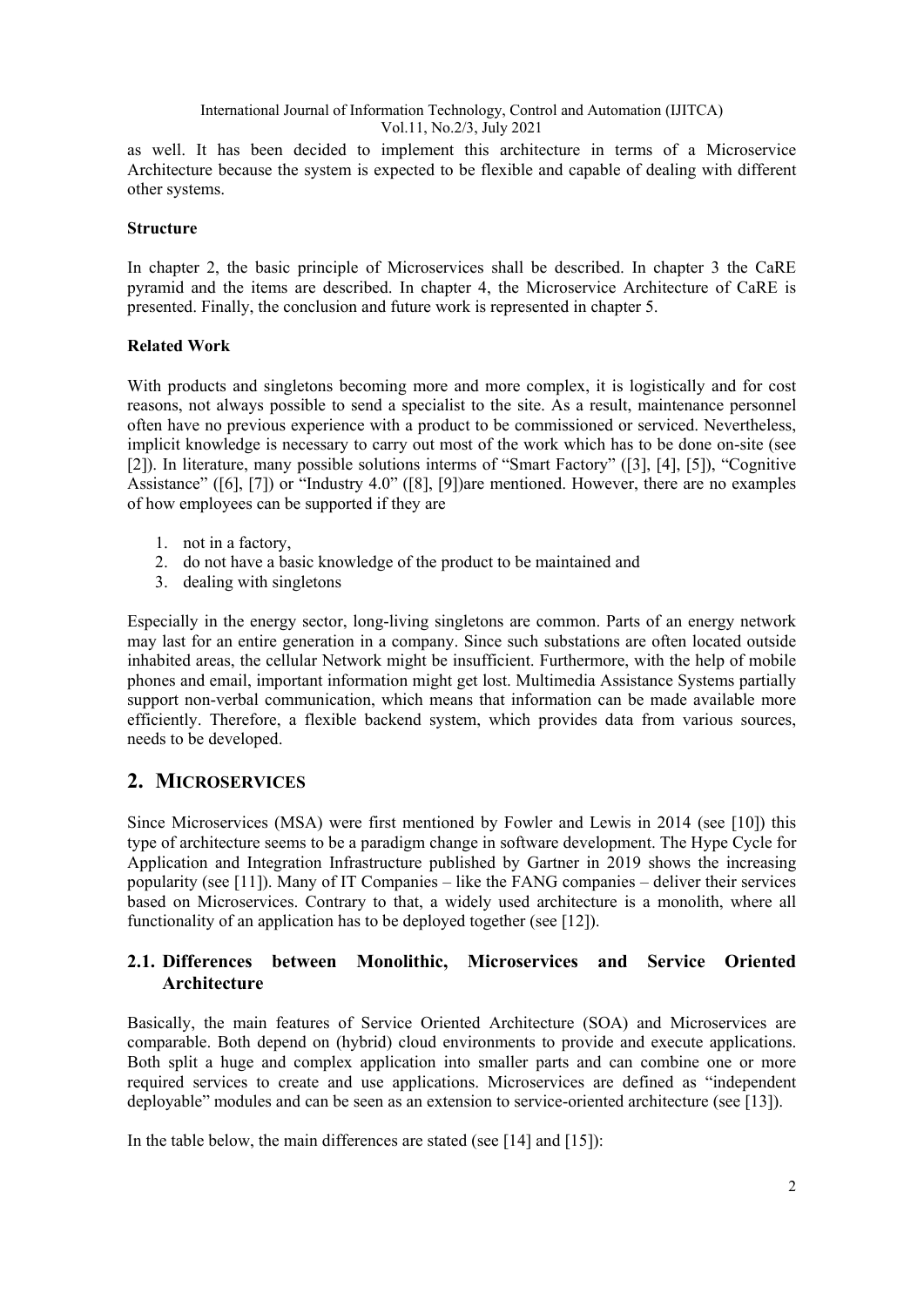|                        | <b>Microservices</b>     | <b>SOA</b>                    | Monolithic               |
|------------------------|--------------------------|-------------------------------|--------------------------|
| Architecture           | Host Services, operating | Provide Resources,            | Single Architecture with |
|                        | individually             | commonly used by              | Single Development       |
|                        |                          | services                      | <b>Stack</b>             |
| Common use of          | Components not shared    | Components shared             | Components in terms of   |
| <b>Components</b>      | but Shared Libraries     |                               | shared libraries         |
|                        | (connectors, etc.)       |                               |                          |
| Granularity            | Differentiated Services  | Bigger, strong modular        | Single Unit              |
|                        |                          | Services                      |                          |
| Data Storage           | Own Data Storage         | Commonly used Data            | Mostly one data Storage  |
|                        |                          | Storage                       |                          |
| Governance             | Collaboration between    | Common Governance             | Governance not           |
|                        | teams necessary          | Protocols, Team               | necessary                |
|                        |                          | overarching                   |                          |
| <b>Size and Scope</b>  | Better for small, web-   | Better for big                | Size varies, Scope       |
|                        | based Applications       | integrations                  | dependent                |
| Communication          | <b>API</b> Layer         | <b>Enterprise Service Bus</b> | Typically:               |
|                        |                          |                               | Presentation Layer -     |
|                        |                          |                               | Business Logic Layer-    |
|                        |                          |                               | Data Access Layer        |
| <b>Coupling and</b>    | Limited Context for the  | Resources are shared          | No Resources are shared  |
| <b>Cohesion</b>        | Coupling                 |                               |                          |
| <b>Remote-Services</b> | REST or Java Message     | SOAP or AMQP                  | Independent eventually   |
|                        | Service                  |                               | proprietary              |
| Deployment             | Fast and Easy            | Lack of Flexibility at        | Lack of Flexibility and  |
|                        | Deployment               | Deployment                    | Deployment               |

#### Table 1: Differences between Microservices, SOA and Monolithics

# **2.2. Advantages and Disadvantages of Microservices**

Microservices incorporate a lot of advantages and disadvantages. In the following section, some of the most important pros and cons shall be discussed:

## **Scalability**

Each of the Microservices can be scaled individually. In comparison to monolithic architectures – where multiple instances are hard to implement – it is possible to implement Microservices in a fine-grained structure with fewer services. Furthermore, it is feasible to deploy multiple instances of services for load balancing reasons. With this scalability, exchanging of services is also viable easily (see [12]).

#### **Technology Independent**

For different purposes, various technologies can be used. The most suitable tool for each task can be selected. Each Microservice can easily be migrated to other – even new – technologies. This technology independence covers different database systems, different interfaces, and different programming languages (see [16]).

#### **Resilient**

Assuming that the network is reliable, Microservices are more resilient than monolithic approaches. If one service fails, the other services may remain up and running. In other words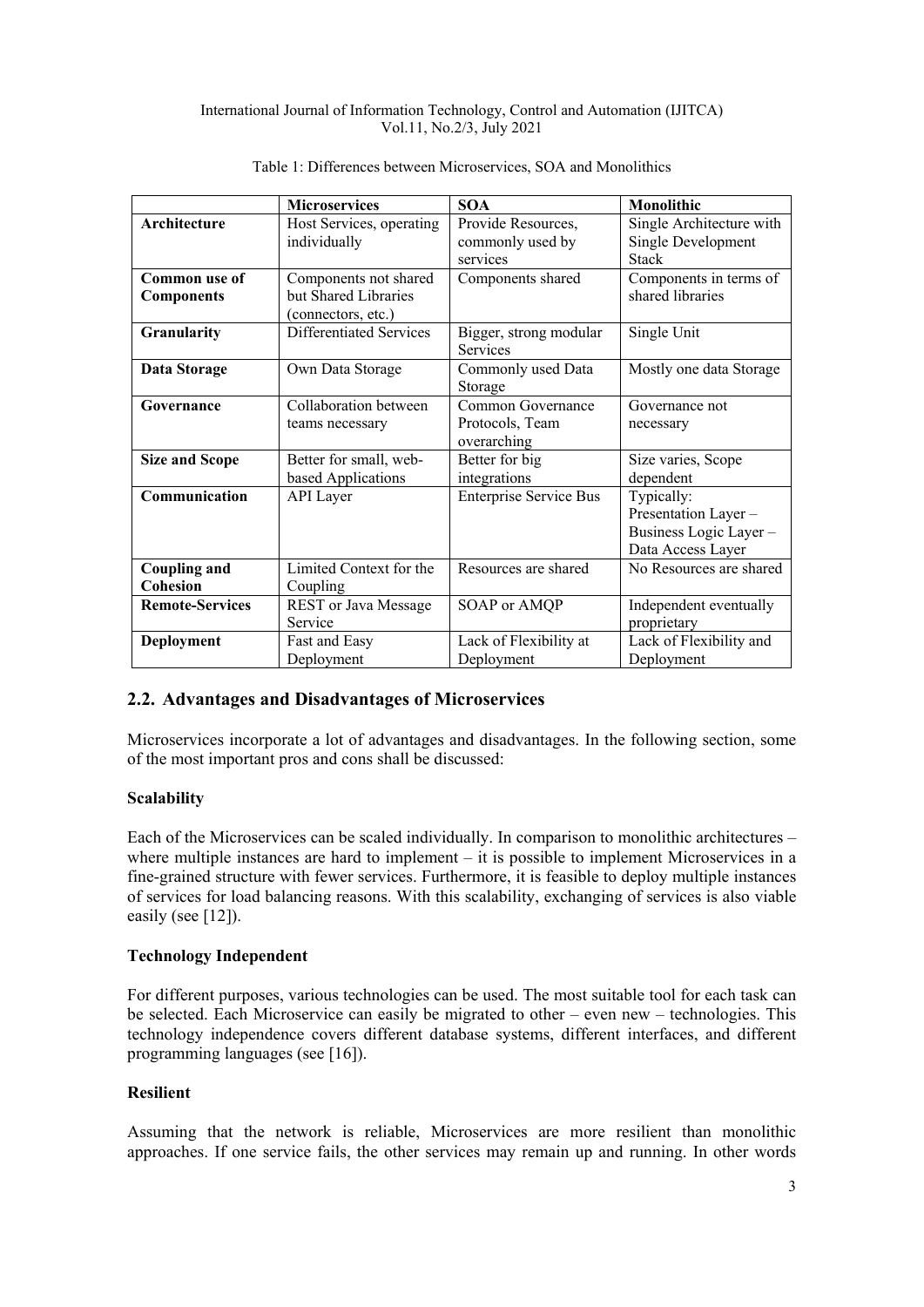failures are not cascading and cause a total app failure. Even if other Microservice needs to compensate for the failed service, values can be cached and used in case of failures (see [12]).

## **Deployment**

Microservices also offer advantages for development teams and deployment of services itself. With smaller services, new developers apprehend the structure more easily. Each Microservice can be deployed independently, as required, enabling continuous improvement and faster updates. Specific Microservices can be assigned to specific development teams, which allows them to focus solely on one service or feature, also technology-wise. This means teams can work autonomously without worrying about the performance within the rest of the app (see [16]).

# **Complexity**

The communication between services can be complex. With a huge amount of services, debugging can be challenging. This challenges occur if each service has its own set of logs. Additionally, testing might be hard since Microservices might be distributed and not running on one single computer (see [17]).

# **Controllability**

With a huge amount of Microservices depending on each other, simple changes of APIs are dangerous. These changes need to be backward compatible, otherwise, each other Microservices depends on the changed one (see [17]).

#### **Costs**

If Microservices run on different hosts, the hosting infrastructure, security and maintenance are more expensive. Furthermore, interacting services require a huge amount of remote calls. This will also increase the network latency and processing costs (see [16]).

Both SOA, Monolithic and Microservices incorporate advantages and disadvantages. Thus, Microservices are no patent remedy for each type of application. It has to be determined if a Microservices architecture has more advantages rather than disadvantages for the type of application that needs to be implemented. If using Microservices distributed transactions and the CAP Theorem needs to be minded. Furthermore, an appropriate and good architecture has to meet some quality criteria.

# **2.3. Microservice Architecture Best Practices**

To create a sustainable architecture for Microservices, some basic principles must be met (see  $[18]$ :

- A Microservice Architecture must split its item into modules.
- Modules should interact via non-proprietary interfaces.
- Specific modules should not depend on implementation details of other modules.
- Integration options must be limited and standardized.
- Communication should be limited to RESTful Web-Services or Messaging Protocols.
- Authentication must be standardized on all services.
- Each Module should have a continuous delivery pipeline.
- The operation should be standardized: Same configuration, deployment, log analysis, etc.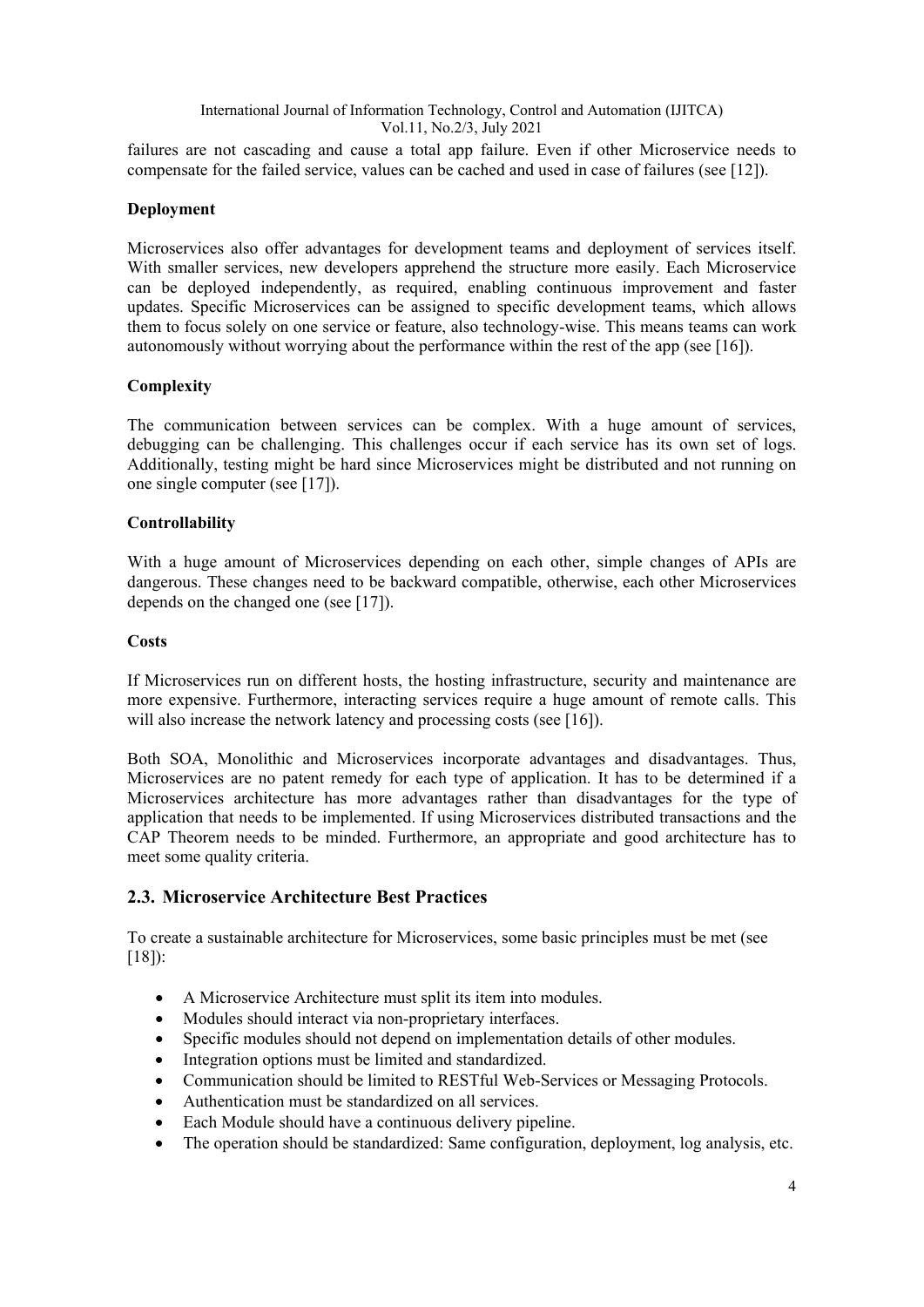• Modules should be resilient. Modules should not fail if other modules are not reachable.

If all of those principles are met, it is not totally sure that the architecture is well designed and without any mistakes. The complexity of an MSA leads to several attack surfaces in terms of bad decisions when defining and implementing the architecture. Therefore, it can be distinguished between Architectural-Smells and Anti-Pattern. Sometimes Anti-Pattern and Architectural-Smells are seen as the same issues. Also, the transition in literature is unclear and sometimes blurred. To distinguish, Architectural Smells and Anti-Pattern can be defined as followed: (see [19])

- Architectural Smells: Smells should be investigated. Smells may and may not be bad.
- Anti-Pattern: This will lead to a worse design of a system. Anti-patterns are always bad and should be solved immediately.

In the following sections, some Architectural Smells and Anti-pattern concerning Microservices are discussed. It was tried to distinguish between Bad Smells and Anti-pattern, but – as mentioned – this difference is blurred.

# **2.3.1. Architectural Smells**

In this part, some examples of Architectural Smells within MSA shall be discussed (see [20], [21], [12]):

- Hard-Coded Endpoints: IP Addresses and ports are hard-coded of the service which need to be used.
- Shared Persistence: Different Microservices are accessing the same database.
- Independent Deployability: In MSA, each service should be running independently from another service, so it should be possible to deploy and un-deploy a Microservice independently from others.
- Horizontal Scalability: A consequence of independent deployability is the possibility of adding and removing replicas of a Microservice.
- Isolation of failures: Failures should not be cascaded to underlying services, which means that a failure in Microservice A results in triggering a failure in Microservice B.
- Decentralization: In all aspects of Microservice-based Applications, decentralization should occur, implying that the business logic should be fully decentralized and distributed.

# **2.3.2. Anti-Pattern**

Anti-Pattern are leading to a worse design of an Architecture. According to [21], Anti-pattern can be divided into four groups (also see [19]):

- 1. Design Anti-pattern:
	- o Wrong Cut: Occurs if Microservices are split based on technical layers (presentation, business and data layers) instead of business capabilities, which leads to higher complexity
	- o Cyclic Dependencies: Microservices involved in cyclic dependencies can be hard to maintain or reused in isolation.
	- o Nano Service: A Microservice should be designed to fulfil single business capabilities, not more but also not less.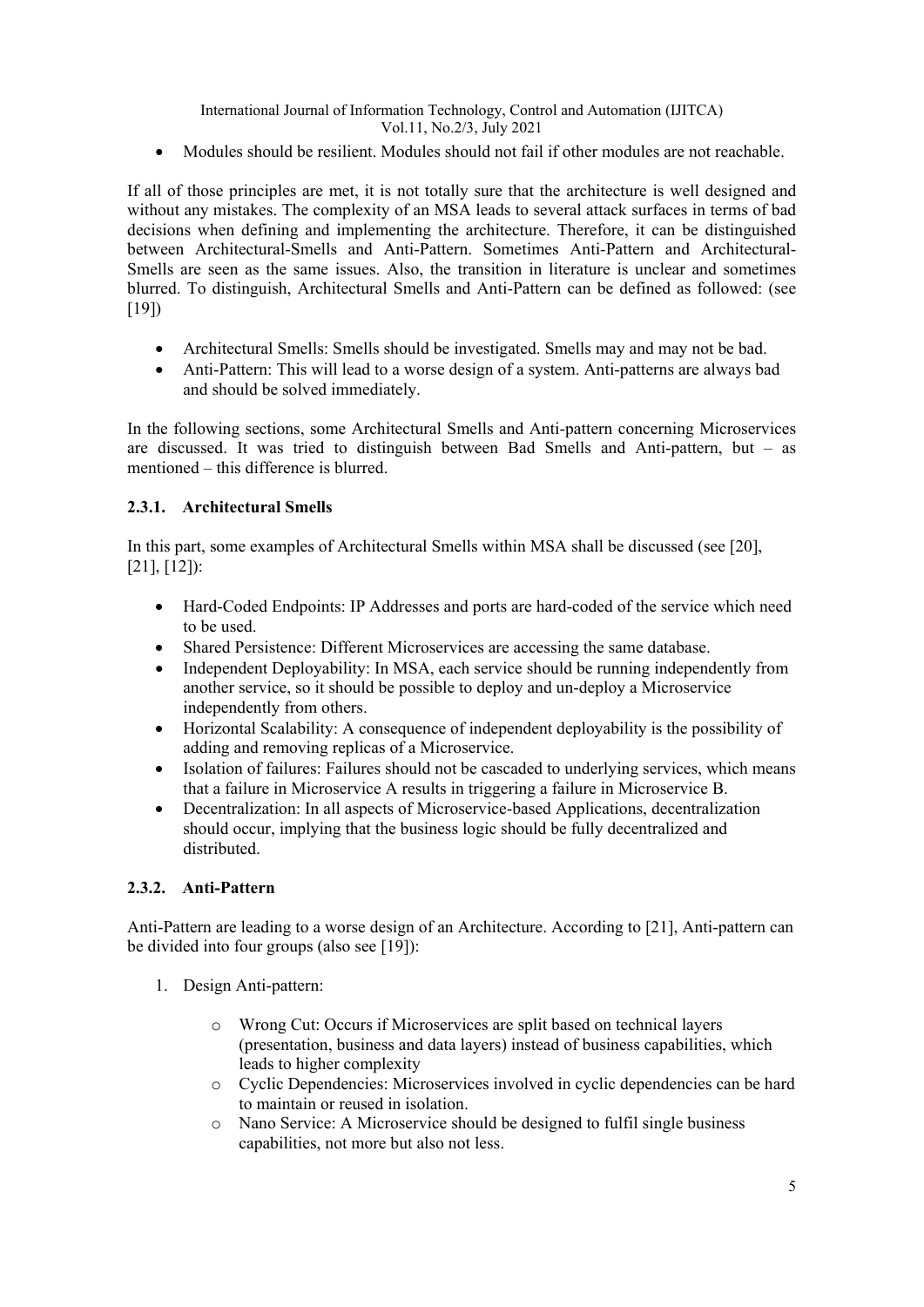- o Mega Service: As contrary to Nano Services, also Mega Services should be avoided.
- 2. Implementation Anti-pattern:
	- o Shared Libraries: Microservices should not share libraries and source code directly.
	- o Too many standards: Although Microservices are allowing different technologies, too many different protocols, frameworks, development languages, etc., should be avoided.
	- o Too new technology: The technology used needs to be defined well. Too new technology is not always the best choice since it might not be fully developed.
- 3. Deployment Anti-pattern:
	- o Manual Anti-pattern: Everything, which is possible, should be automated. Therefore, a configuration server should be used, which automates the configuration process.
	- o No Continuous Integration (CI) / Continuous Delivery (CD): The independent deployability of Microservices also offers the possibility to apply iterative, continuous development and deployment (DevOps) processes.
	- o No API Gateway: Microservices are communicating directly with each other. If no API Gateway is in place, the service consumers are also communicating directly with the Microservices. This increases the complexity of the system but also makes a system harder to maintain.
	- o Timeouts: In distributed systems, consumer applications/tasks use timeouts to handle unavailability or unresponsiveness.
	- o No API Versioning: In some cases, multiple Versions of APIs must be exposed by a service
- 4. Monitoring Anti-pattern
	- o No Health Check: A health check API endpoint should be implemented, which periodically verifies the health status and the ability to answer requests.
	- o Local Logging: During run-time, each Microservice produces a lot of information with logging. Therefore, a central logging service should be implemented and used. Distributed logging mechanisms are easy to implement and make debugging more accessible (like Elastic Stack).
	- o Insufficient Monitoring: If Microservices are part of Service Level Agreements (SLA), the behavior and performance are crucial. To solve this, a global monitoring tool should be implemented.

# **3. CARE PYRAMID**

For a multimedia assistance systems for singletons (both remote assistance and multimedia assistance), a holistic approach must be considered. Five key components are necessary to come over those needs. Those components can be visualized in the form of a pyramid. Those five components can be seen as parts of the pyramid which rely on each other (see [22]):

- **Expertise**
- **Infrastructure**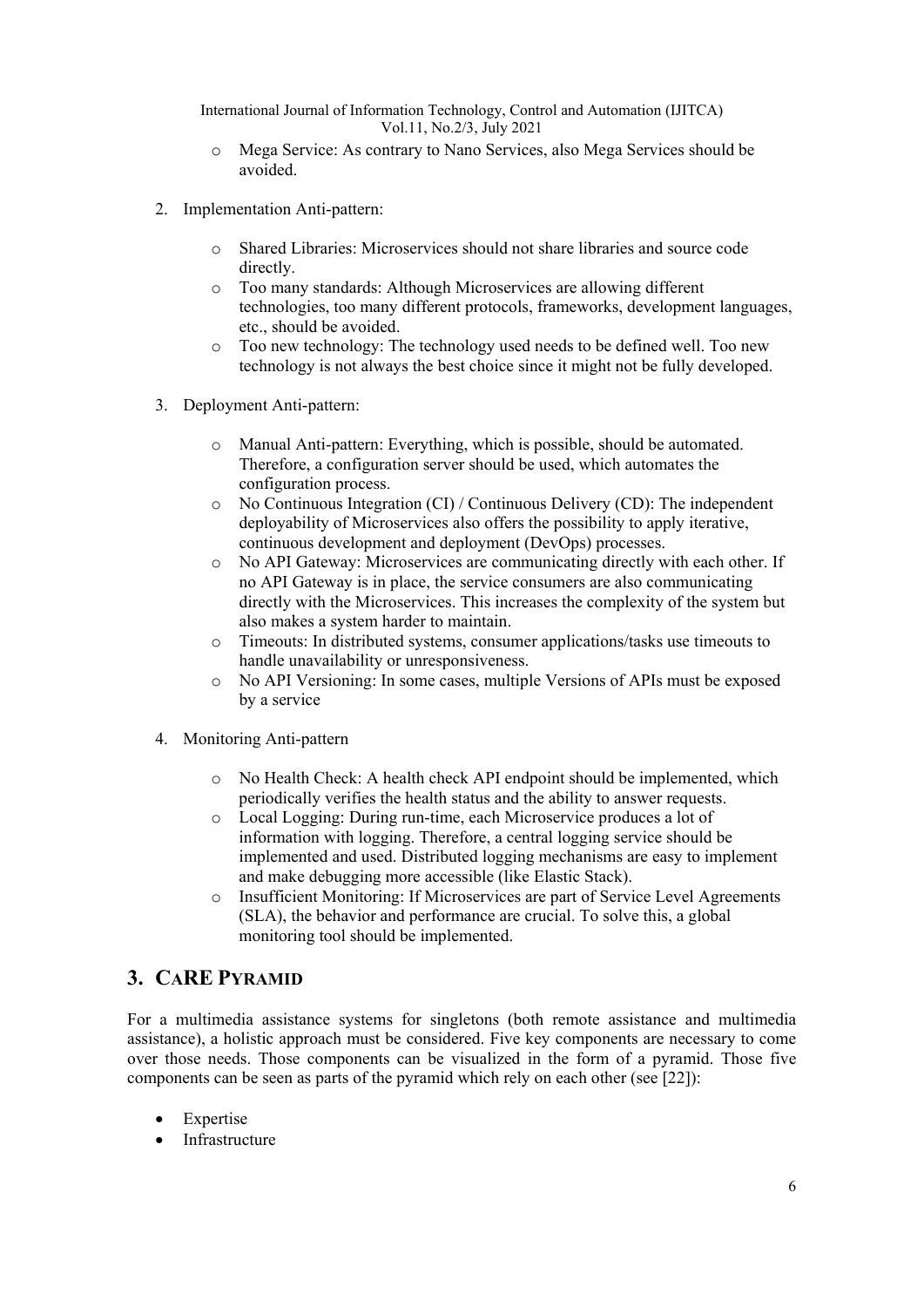- Applications and Platforms
- Security and Privacy
- Business Processes and Model

The pyramid itself cannot be inverted. Those five components can be applied to both multimedia assistance and remote assistance, where an expert is assisting through telephone or "I see what you see" application. In both cases, those five components have to be fulfilled to provide successful assistance:



Figure 1: CaRE Pyramid

#### <span id="page-6-0"></span>**3.1. Expertise**

Expertise describes the basis of the stack, as seen in [Figure 1.](#page-6-0) Without domain knowledge, assistance is meaningless and not applicable. With remote assistance, it is likelier that the desired expert is available immediately. For example, field engineers have to wait more than one week to get working permissions in some cases. Furthermore, the daily fees for field engineers are expensive, which means that customers have to pay thousands of euros for unproductive dwell times. In this case, it would be possibly cheaper to send engineers from the customer to the site and help them via remote assistance. Furthermore, a single expert can work on more than one site in parallel, even if these sites are located in different places. Another benefit is that there is the possibility to accomplish a group conference call if more than one expert is needed.

When assisting with multimedia assistance applications, the users at the site need to have at least basic domain knowledge. If, for example, a specific jargon is used during maintenance or commissioning, the workers at the site need to at least have a basic understanding.

Moreover, the work on-site must be done in any case. The work which needs to be done is manual and cannot be done by robots or artificial intelligence: Traditional work will not go extinct.

#### **3.2. Infrastructure**

The infrastructure part can be divided into a network and hardware part.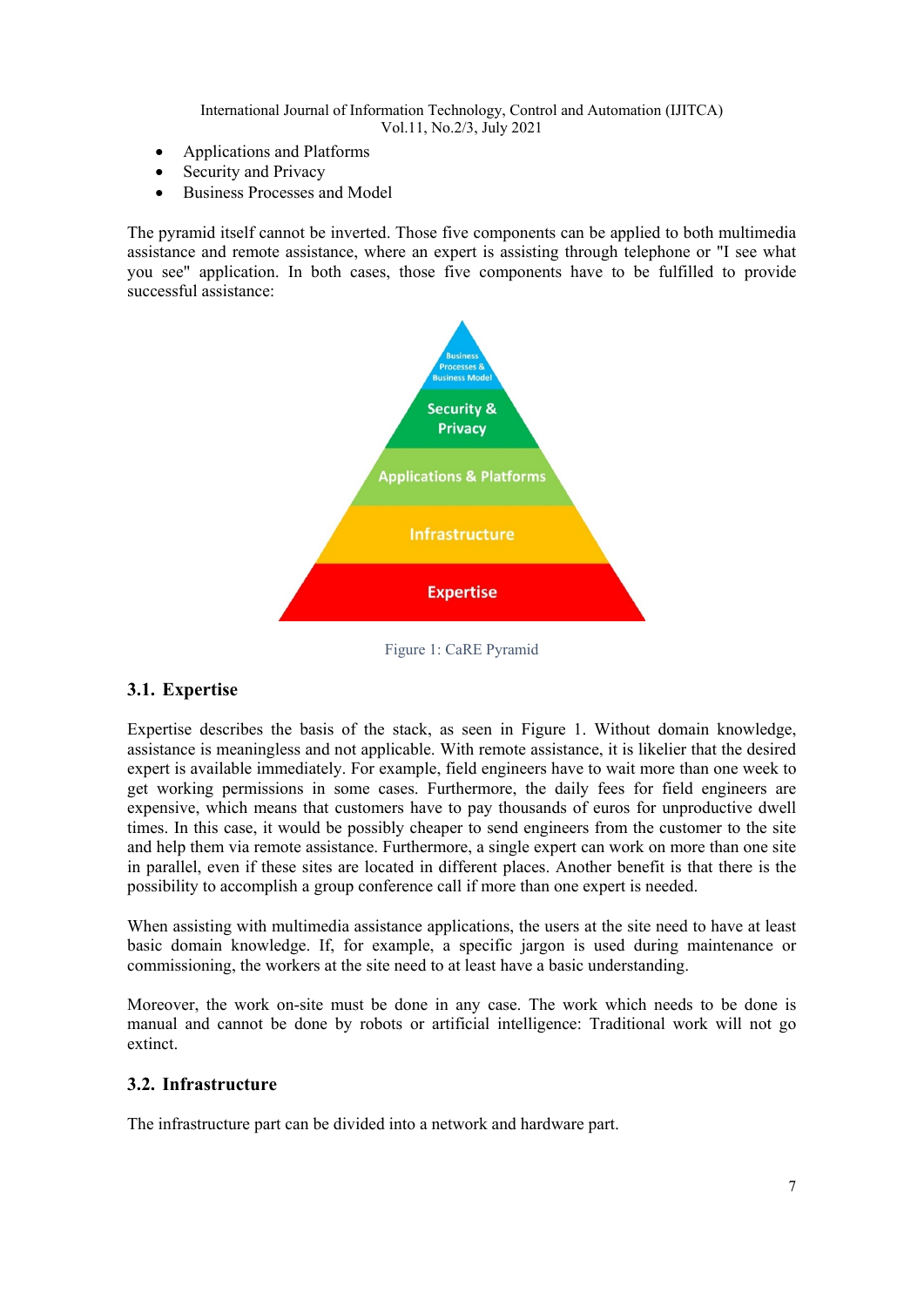# **3.2.1. Network**

A comprehensive availability of broadband internet is necessary for both parties. This is both important for video- and audio conferring, as well as for sending data over the Network. According to recent studies, in more than 80 countries, more than half of the area is covered by 4G [23]. In the US, for example, the coverage is more than 90%. However, poor network quality and low bandwidth remote assistance will lead to dissatisfaction.

Since substations may be in regions that are not entirely inhabited, the internet connection might not be sufficient. Therefore, a small box with an embedded router was implemented. The socalled "Remote Access Box" consists of a switch-mode power supply that allows AC/DC and different voltage levels. The power supply cable is connected with so-called bayonet connectors, which are also safe against water intrusion and minor impacts. Whenever the power supply is connected, the box starts automatically. In closed operation, without any connected periphery, the box reaches IP protection class 64.

Inside the box, an LTE router is mounted. Two antennas are located inside the case; for the other two antennas, ducts in the surface are available. These two antennas do have a five-meter cable and can be placed at windows or doors. To connect to the wireless Network, the QR Code on the surface can be scanned.

The SIM card slot is also available with a duct at the surface. In addition, two RJ 45 Ethernet connectors are available for connections with LAN cables. With those cables, it is also possible to supply a wired internet connection.

After booting, the router automatically connects with the VPN Server inside the company network. Thus, a secure communication is guaranteed.

#### **3.2.2. Hardware**

In terms of Hardware, it must be distinguished between remote assistance and multimedia assistance.

#### **Remote Assistance**

In maintenance, the service technicians often need both hands free and have to be mobile. Due to that fact, the first evaluation mainly focused on wearables. Four types of wearables are available. [24]

- binocular and non-see-through
- binocular and see-through
- monocular and non-see-through
- monocular and see-though

A literature review has shown that some key criteria have to be met to provide a useful wearable in a maintenance context. ([24], [25], [26]) Those criteria are:

- Wearing Comfort
- Battery Lifetime
- Field of View
- **Navigation**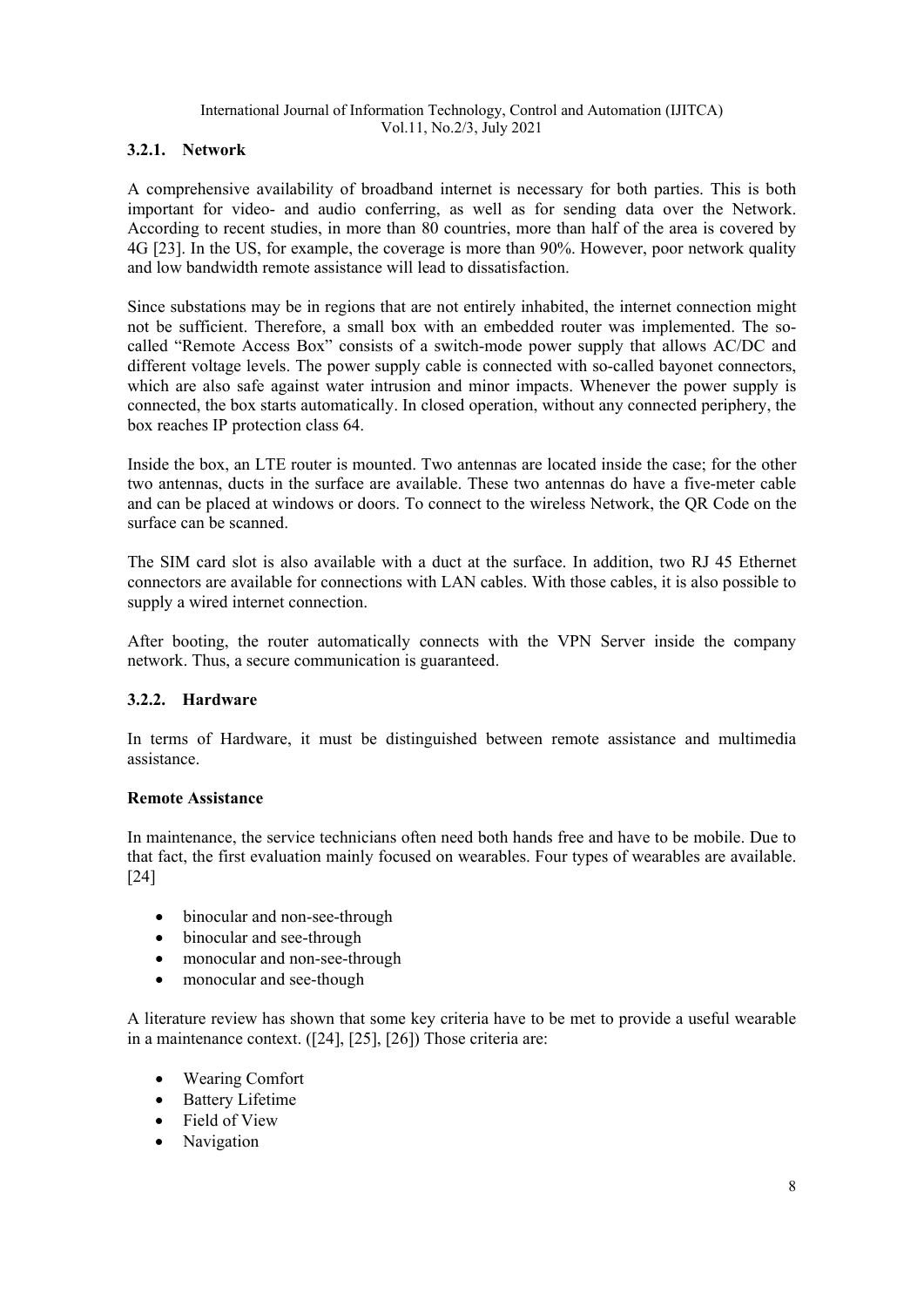# **Wearing Comfort**

In the case of service activities, the device may be worn over a more extended period. The musculature in the neck area is stressed, even if the wearable itself is not heavy. Some devices use nose bridges, brackets for ears, or some sort of neck holder. The device should not be too heavy, but it should be rugged if it falls to the ground. The device should offer the possibility of individual wearing settings. It has to sit well because the wearing feeling is mainly influenced by the mounting method. Users have to trust that the device is seated well and won't come off suddenly.

#### **Battery Lifetime**

The time assistance is needed during maintenance may be between some minutes or hours. Even if the device is not required during the entire working process, the battery shall be durable and have a battery life of approximately one working day. It is worse if the device battery is getting empty when assistance is needed. Therefore, the battery of the device should be fast loading or replaceable.

#### **Field of View (FOV)**

The standard FOV of humans is 200° horizontally and 135° vertically. [27]The user sight should not be limited significantly and the users should not lose their situational perception. With a limited field of view, the eyes are stressed, which leads to eye strain and dry eyes. [24] A wide field of view is desirable and also linked to improved user acceptance. It should furthermore be possible to wear eyeglasses beyond the wearable.

#### **Navigation**

It must be easy to navigate inside the operating system of the wearable. Therefore, these three input methods are available:

- Buttons directly at the device
- Speech
- Gestures

All of these three types are not useful during maintenance operations. Therefore, a companion app should be available. With these apps, it is possible to interact with the devices. For example, they may offer a keyboard that makes entering text more accessible.

Tests were conducted with the Microsoft Hololens (binocular and see-through), the Daqri Smart Glass (binocular and see-through) and the Realwear HMT-1 (monocular and non-see-through). Binoculars which are non-see-through are not suitable for maintenance activities. Also, Augmented Reality is not necessarily needed. Additionally, it has to be clarified if a full-face display is required. If not, wearable with a microdisplay or a tablet may also fulfill the needs during remote assistance.

It could be seen that situational perception suffers when full-face displays are used. For example, test persons could not see harmful items, even though they occur in their standard field of view. The Realwear HMT-1 has a microdisplay mounted on a small arm. Due to that, it is possible to move the display out of the field of view whenever it is not needed.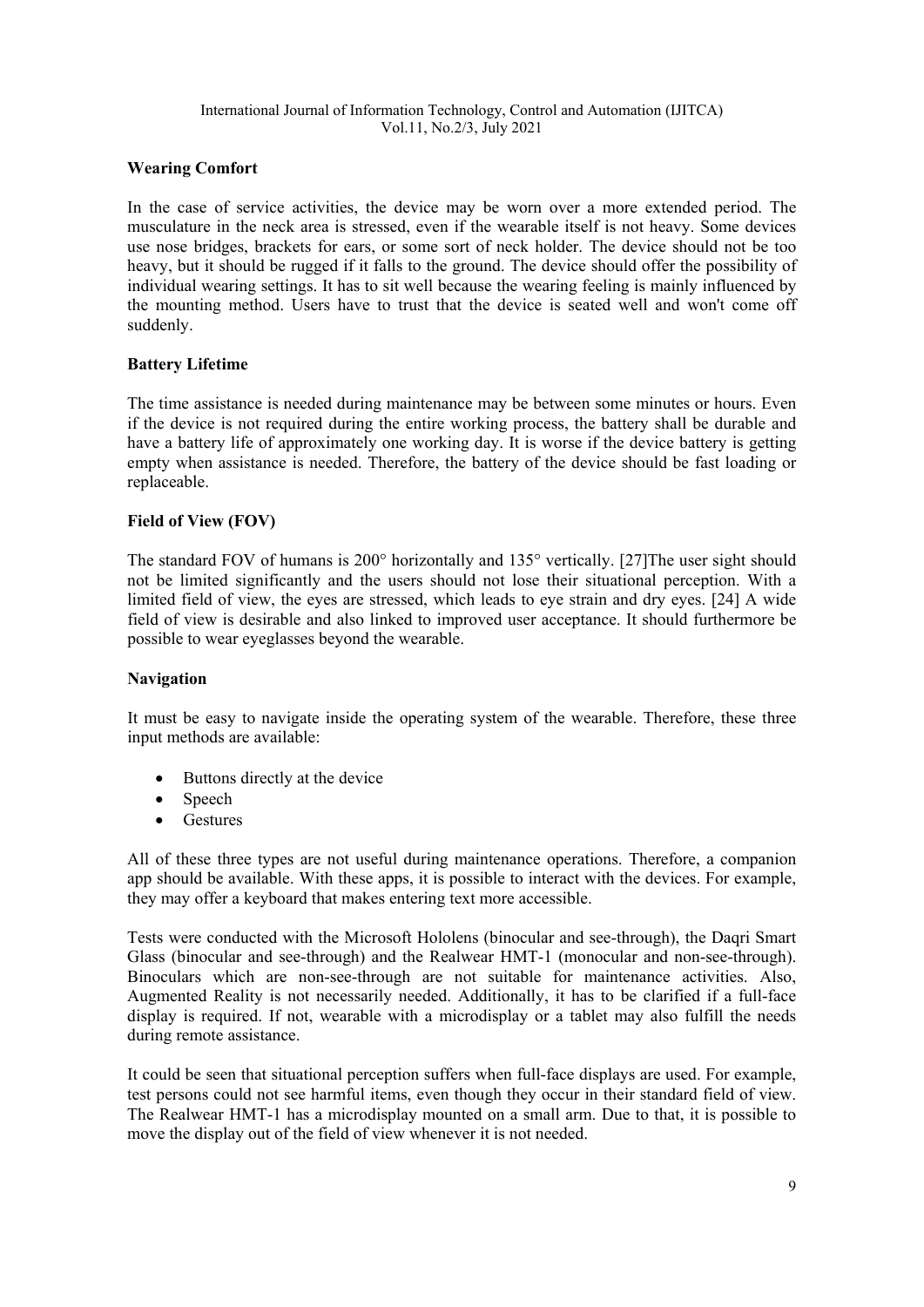Furthermore, it could be seen that the Hololens and the Daqri Smart Glass are becoming heavy, although their weight is only around 370g. Wearing the Hololens or the Daqri Smart Glass underneath a helmet is physically exhausting over a more extended period. Therefore, a device is required which is comfortable to wear for the user. It is often necessary to wear personal safety equipment such as safety glasses or safety helmets in production environments. If engineers wear the Hololens, it is essential to wear safety glasses underneath. In contrast to that, Daqri Smart Glass would count as personal safety equipment (PSE).

Additionally, the Hololens is heating up at the processing unit located right above the ear. The Daqri Smart Glass computing unit is an external device, which can be mounted on a belt. In the case of menu navigation during usage, both Hololens and Daqri Smart Glass are using gestures. It takes some time to learn those gestures, but users got more and more experienced with these gestures after a short time. In contrast to that, the Realwear HMT-1 uses speech recognition for navigation. However, in environments with high sound intensity, speech recognition is not suitable.

Based on the evaluation results, it was decided to use the Realware HMT-1 for remote assistance activities. Despite having the smallest display has the best wearing comfort of all tested devices. Furthermore, it offers the possibility to replace the battery if needed and uses an Android operating system which is standard on many devices.

# **Multimedia Assistance**

During commissioning and maintenance, supervisors must be mobile. This means that only a part of devices is suitable as the basis for multimedia assistance applications. Thus the following types were used during the tests:

- Tablet Computer (Vendor Samsung)
- Cell Phone (Vendor Apple)
- Laptop Computer (Vendor HP)
- 2-in-1 Computer Convertible (Vendor Microsoft)

It could be seen that the display of a cellphone is too small for usage. Even if the application is responsive and fits itself to the available screen size, the user interface is no more user friendly. Even if users are familiar with scrolling inside apps, the lists are becoming too long, and searching for specific items is hard. Usage of a tablet computer solves the issue with the screen size. Also, the interaction with fingers in different parts of the application (like annotating) is working well. As a drawback, it must be mentioned that the input of long character sequences is not easy since the ten-finger typing is hardly possible: The heel of the hand cannot be placed in the same way as on usual keyboards, which leads to an unfamiliar posture.

Furthermore, the feedback of the screen keyboard is also unfamiliar in terms of the ten-finger system. As a result of those two drawbacks, only a Laptop computer or 2-in-1 convertible seems suitable for those actions. Since it is sometimes necessary to climb on top of the workpiece, Laptop computers might be impractical. Furthermore, Laptop computers sometimes only have one camera, which is located in front of the screen. With this location, it is nearly impossible to take pictures. If no desk or position is available where the Laptop computer can be placed, it is also impractical to hold the Laptop computer with one hand, whereas the other hand is used to navigate. Even if the Laptop computer weighs only 1.74kg, the device becomes heavy immediately.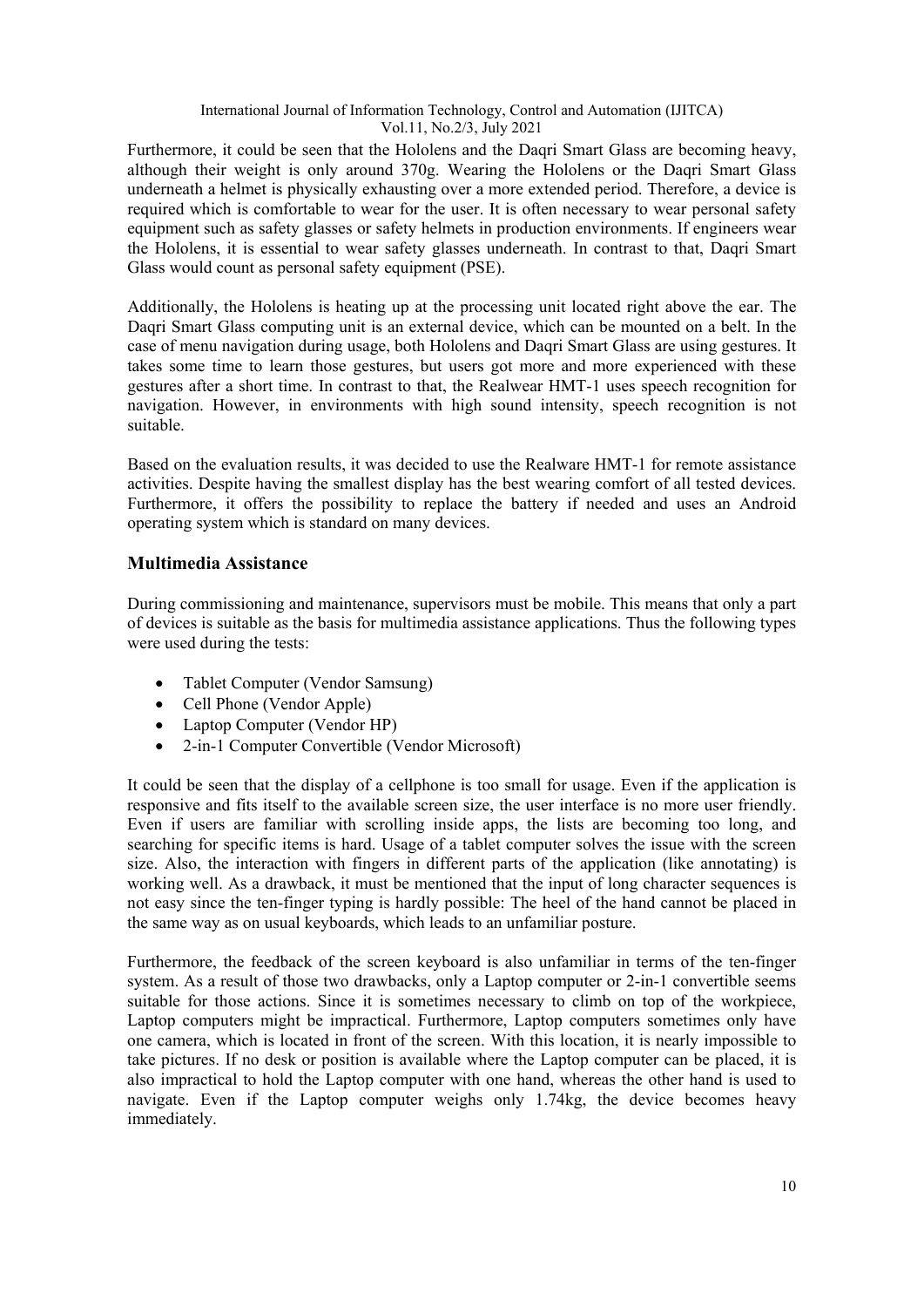Based on the results of the evaluation, it was decided to use the convertible. Despite having the worst battery, it has the best features and characteristics of all tested devices.

To summarize, the following Hardware was selected as appropriate for an assistance system:

- The Realwear HMT-1 for remote assistance calls. Even if some advertisements show the benefits of apps running on such wearables, it could be seen that this is impractical in real life. As stated above, the perception is suffering, and it is exhausting. Therefore, those devices should only be used if needed for remote assistance calls.
- A 2-in-1 convertible for the usage of the Multimedia Assistance System. Since these kinds of devices are both laptop and tablet, they are flexible in many cases. For multimedia assistance, they can be used to take pictures and make quick notes and documentation in the site office.

# **3.3. Application and Platform**

A supporting application or platform is necessary for sharing knowledge and providing help during commissioning and maintenance activities. In terms of Applications and Platforms, it can be distinguished between remote assistance and multimedia assistance.

# **3.3.1. Remote Assistance**

There are many possible solutions for remote assistance which are already in place. Some of them are listed below:

- Librestream (https://librestream.com/)
- Fieldbit (https://www.fieldbit.net/)
- Stream (https://www.streem.com/)
- Skype for Business (https://www.skype.com/de/business/)
- Teamviewer Frontline (https://www.teamviewer.com/de/loesungen/frontline/)
- and many more.

All of the mentioned systems have their unique selling proposition. After deciding to go along with Realwear HMT-1 for remote assistance, the application Skype for Business, Librestream and Teamviewer was evaluated because licenses were available for further researches. It was decided to use an existing one since all the required features below are already in place in all of the mentioned ones. It would make no sense to develop an own one in this case.

After discussions and interviews with the target group, criteria for a software platform that is usable in maintenance activities were identified:

- Usability & User Acceptance
- Annotations or Pointer Functionality
- Mutliconferencing
- Chat Function
- **Reporting**

#### **Usability & User Acceptance**

The key factor of the software is that it has to be accepted by the users both in the field as well as in the office (experts). Therefore, the user interface has to provide the most important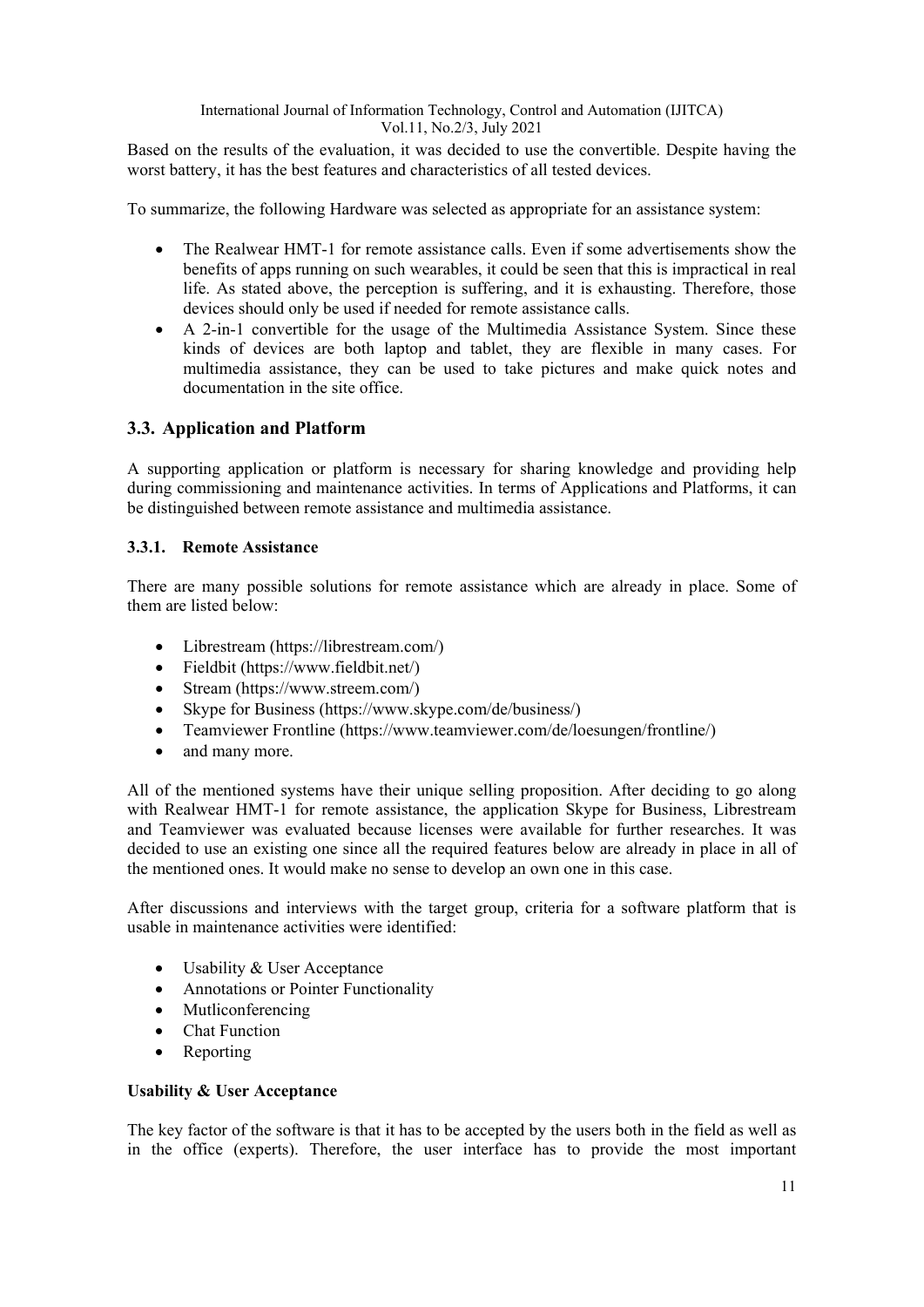functionalities at a glance so that service technicians can navigate quickly. For example, it should be easy to select the desired expert. The web interface of all systems is user-friendly. Even though Teamviewer and Librestream have more possibilities and features than Skype, the user interface appears to be tidy and well-structured. Depending on the bandwidth and the selected device, the video and audio quality is equal on all systems.

#### **Annotation or Pointing Functionality**

The expert should have the possibility to point or annotate certain things in the video. In the field tests, it could be seen that some field engineers – if they are non-native speakers of the language spoken by the expert – have problems understanding what the expert intends. This helps the field engineers to identify objects and makes it easier to understand what the expert is talking about. According [28], visual annotations are a key factor for successful remote assistance. But the usage of annotations on static images is dangerous, especially when using head-mounted devices. They may cause a loss of orientation for a short period, which may become hazardous in industrial environments.

Furthermore, annotations onto a live video stream may limit one's sight. This means that annotations are helpful, but they must be used carefully. Additionally, it should be possible to send documents or drawings, which also might be annotated.

#### **Multi-conferencing**

In some cases, one expert alone is not capable of resolving the issues at the site. Therefore the possibility of conference calls should be available. With this feature, a group of people can help one or more engineers at the site.

#### **Chat Function**

In some cases – especially in noisy environments – some of the commands to the field engineers are not understandable. In this case, a chat function where an expert can write down requests is necessary. Furthermore, it is imaginable that engineers at the site have to change some parameters of the software. Therefore, it is easier to send text messages with the desired parameter than to describe the values.

#### **Reporting**

After finalizing a remote assistance session, it should be easily possible to create a report. So it should, for example, be possible to create a PDF document with all participants written down, the period of the conference, or the text messages sent. This report can be used for internal documentation or as a prove for the customers.

As mentioned above, all of the three systems do have some features and characteristics which are helpful. Thus it cannot be said which of the systems above is the best and which suits most. Skype for Business has the advantage of seamlessly integrating into the Windows environment, which makes it easier to select an appropriate expert. Teamviewer has the advantage of sharing the screen with other participants who can also interact with the remote computer. Librestream has the advantage of providing end-to-end communication with no server in between, which makes it the best in terms of security and Privacy. Unfortunately, there is no mixture of all three systems, selecting the best of all three solutions.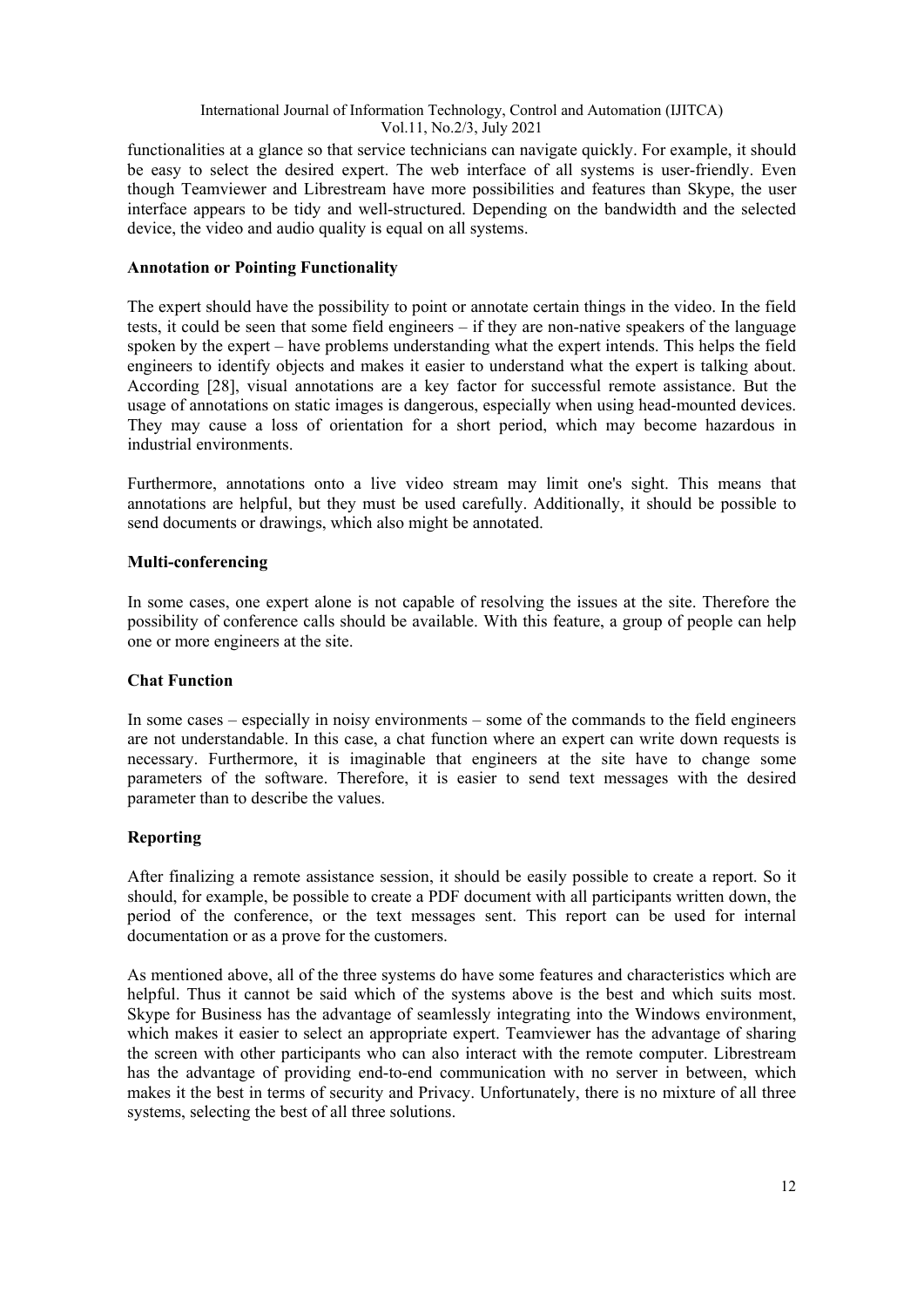# **3.3.2. Multimedia Assistance**

As already stated, some multimedia assistance applications are already in place. Examples of systems that are already in place are:

- Reportheld (https://www.reportheld.com/)
- Workheld (https://tabletsolutions.at/)
- Evoassist (https://evoassist.evolaris.net/)
- ProWorkFlow (https://www.proworkflow.com/)

Unfortunately, non of them fitted to the needs of the users due to:

- Different contexts of use
- No offline availability
- No spare part management
- No interface for external systems or sources
- Drawings cannot be integrated

So it was decided to create a flexible multimedia assistance application as a prove of concept. Therefore, the CaRE lifecycle shown in [Figure 2](#page-12-0) was used:





<span id="page-12-0"></span>As it can be seen, the CaRE lifecycle has its basis in the Deming PDCA (plan-do-check-act) cycle [29] and has the following items:

- Interview and Review
- Criteria Catalogue
- Prototyping
- **Implementation**
- Test

Above everything, "Talk and Refine" needs to be mentioned, which means that it was communicated with the target group during the entire lifecycle. During the mentioned interview and review part, it was found out that the following topics should be met:

The application should lower the cognitive workload of the users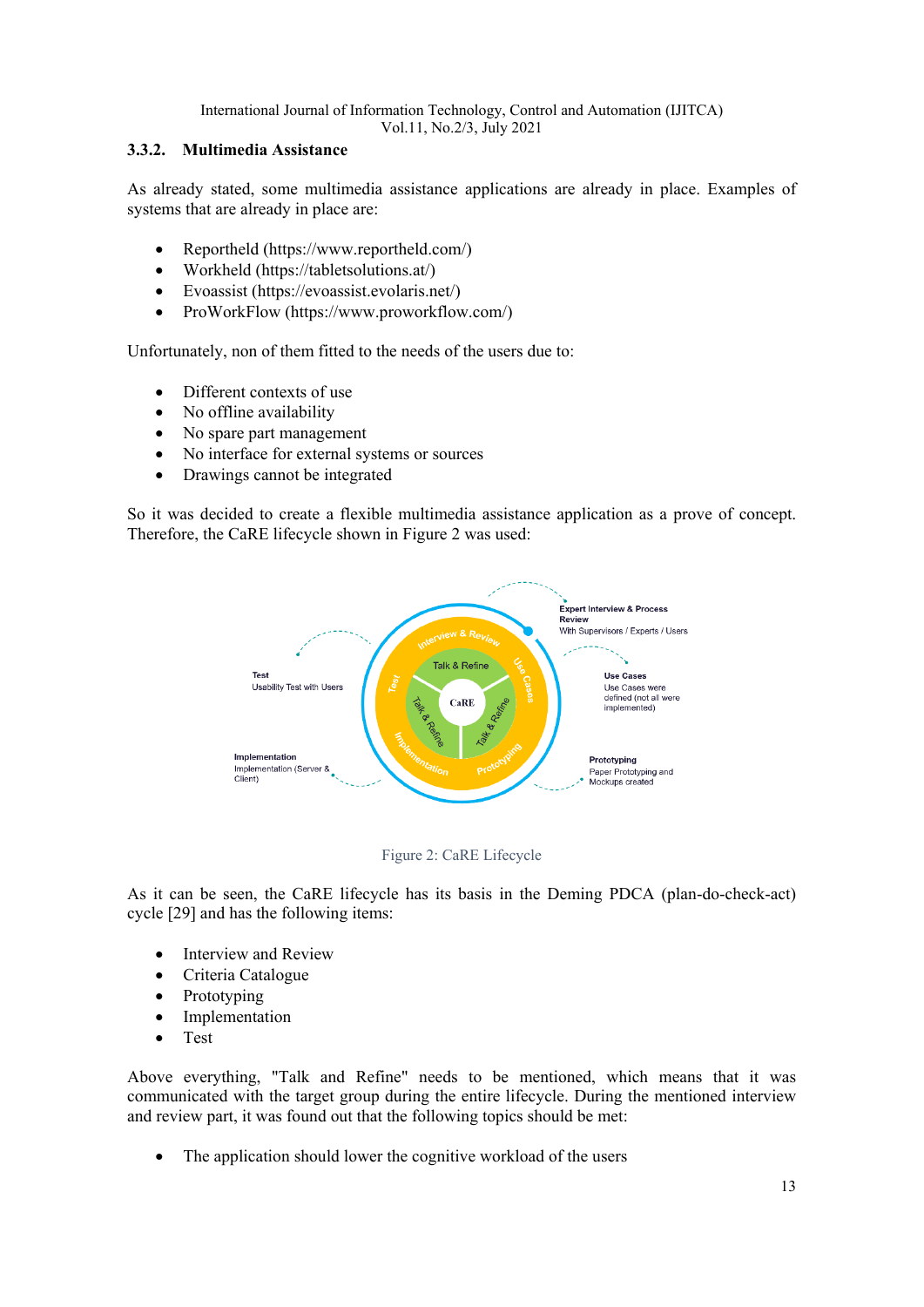- The user interface should only show the topics which are of relevance (parts which are not applicable should be invisible)
- It should be user-friendly and supervisors should get a friendly frontend. If possible, the look and feel of the paper should be indicated.
- Data should be shown in real-time.
- The application should have the same look and feel as it is already known to the supervisors.
- It should work offline without an internet connection.
- New and revised drawings should be available automatically. Furthermore, it should be possible to mark changes on the drawings.
- Serial numbers should be detected automatically.
- It should be able to create markers not to forget work-items
- Data should be already inserted if it is available in another system.

Based on this criteria catalog, a paper prototype was created together with the target group. This prototype was implemented in the form of a prove of concept. Due to Covid-19, no face-to-face usability test was possible. Instead, a remote usability test was done. Therefore an Microsoft Teams session was started. The interviewer launched the application and shared the screen with the participant. The participant turned on the camera and got control over the interviewers' computer. The participant was asked to fulfill the tasks and think loudly. With the camera turned on, the facial expressions and gesturing could be seen.

# **3.4. Security and Privacy**

Applications like CaRE or remote assistance provide new challenges regarding time-sensitive networking (TSN) [30] as well as for real-time networks [31]. Security and Privacy have to be met at all levels all the time. Companies must provide security measures to protect their data, Business, and reputation. Security breaches often lead to loss of reputation and monetary loss. In addition to that, data protection regulations, like the GDPR, force business to protect their data. That means that security is mostly driven from top to down, which also means that the usability of these security measures suffers. In former times, the security measures were often bypassed, which should not happen now.

According to Gartner, 124 Billion Dollars were spent on information security from enterprises in 2019 [32]. Not only enterprise security has a high significance. According to Eurostat, approximately 1 in 3 EU citizens reported security-related incidents in 2019. Especially in the electrical industry, security is essential to ensure an undisturbed power supply. In North America, NERC is responsible for highly reliable and secure power systems.

Furthermore, the NIS Regulation (Measures for the high common security of network and information systems) also enforces high-level security and usability. Therefore, security tools should be as flexible as possible to allow the best user experience possible. Unfortunately, high security often leads to non-user-friendly systems. One way to achieve usable security is to use the "Security by default" approach. The GDPR encourages that security by default is the fundamental factor in achieving usability and secure products. For example, it should be easily possible to remove personal data from a webpage.

#### **3.4.1. Security and Privacy by default**

Security by default is a fundamental factor whenever a high level of usability and security want to be achieved. It means that the default configuration is the most secure configuration which is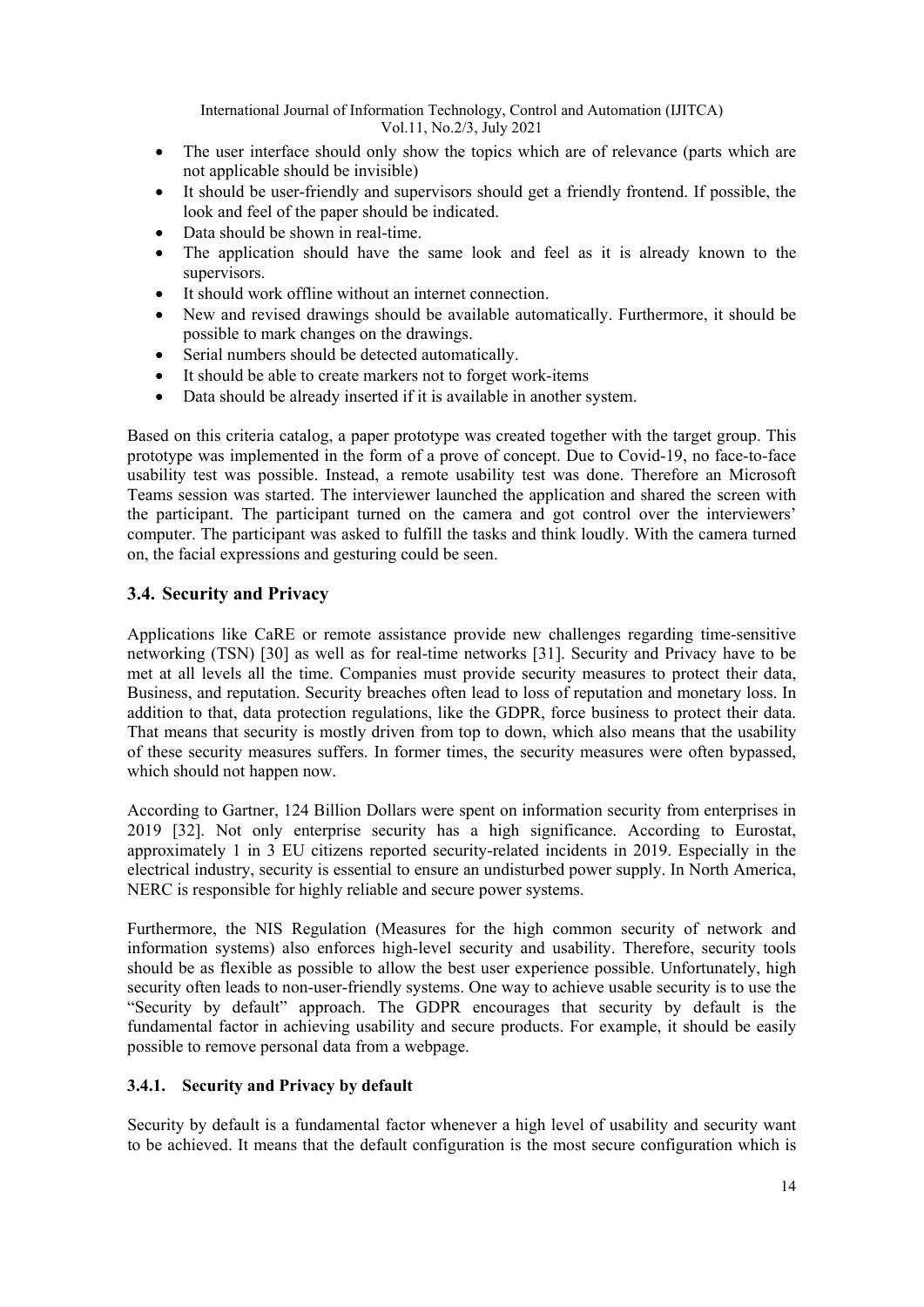possible. This should also be the case for Privacy. The principles of "Security by default" enhanced with Privacy are listed below [33].

- Security and Privacy mechanisms should be built into products starting from the beginning.
- The root cause of a threat should be handled, not the symptoms.
- Security must be continued through the entire lifetime of a product.
- Security should not require extensive configuration to work  $-$  it should work reliably where implemented.
- Security and Privacy should never compromise usability
- It should defeat the latest threats
- Security through obscurity should be avoided
- Special technical knowledge should not be required

Therefore, security tools should be as flexible as possible to allow the best user experience possible. To achieve this goal, it is essential to incorporate users during the design process to improve the user experience.

# **3.4.2. Security Controls**

Users always want to work in a manner they are comfortable with. For example, a system – even a security system – should not hinder users during their day-to-day tasks. [34]. Often there are multiple ways to achieve a task, and security itself should be accommodating of this. When designing user interfaces, considerations in terms of varying levels of security or risk-based features should be taken into account. For example, user interfaces should use new technologies like biometrics (face recognition or fingerprints) or smart cards. If this is not possible, two-factor authentication and authorization (like SMS PINs) would also be possible. To create secure user interfaces on the web, captcha is visible on more and more systems. On the one hand, captchas are perfect if automated access from robots needs to be prohibited. On the other hand, captchas are not ideal in terms of usability and accessibility. [35]

The world-wide-web consortium defined alternatives for captcha like temporary tokens or multifactor authentication. For users themselves, it is hindering if authorization and authentication must be done for every transaction. This leads to frustration and a cutoff of security mechanisms. To gain the utmost level of security that users accept, the following topics should be addressed:

- Security must not be hindering: If users feel that the security measured are slowing them during their daily work, the security measures won't be accepted by them.
- Disabled Security measures during commissioning & re-established in production: Security measures should not be disabled during commissioning. This could be a backdoor for cybersecurity attacks and also be forgotten.
- Use Best Practices from other companies with more experience: Companies with less experience in cybersecurity should get help from companies with more experience. Furthermore, best practices should be established.
- Use of Multifactor Authentication or Biometrics: Standard Login mechanisms often lead to cybersecurity holes. Enabling multi-factor authentication or biometrics may address this.
- Amount of login processes: the number of login processes should be kept as low as possible. Users will not accept systems where it is necessary to log in for each transaction.
- Disabling of default users: Default users should be disabled or deleted.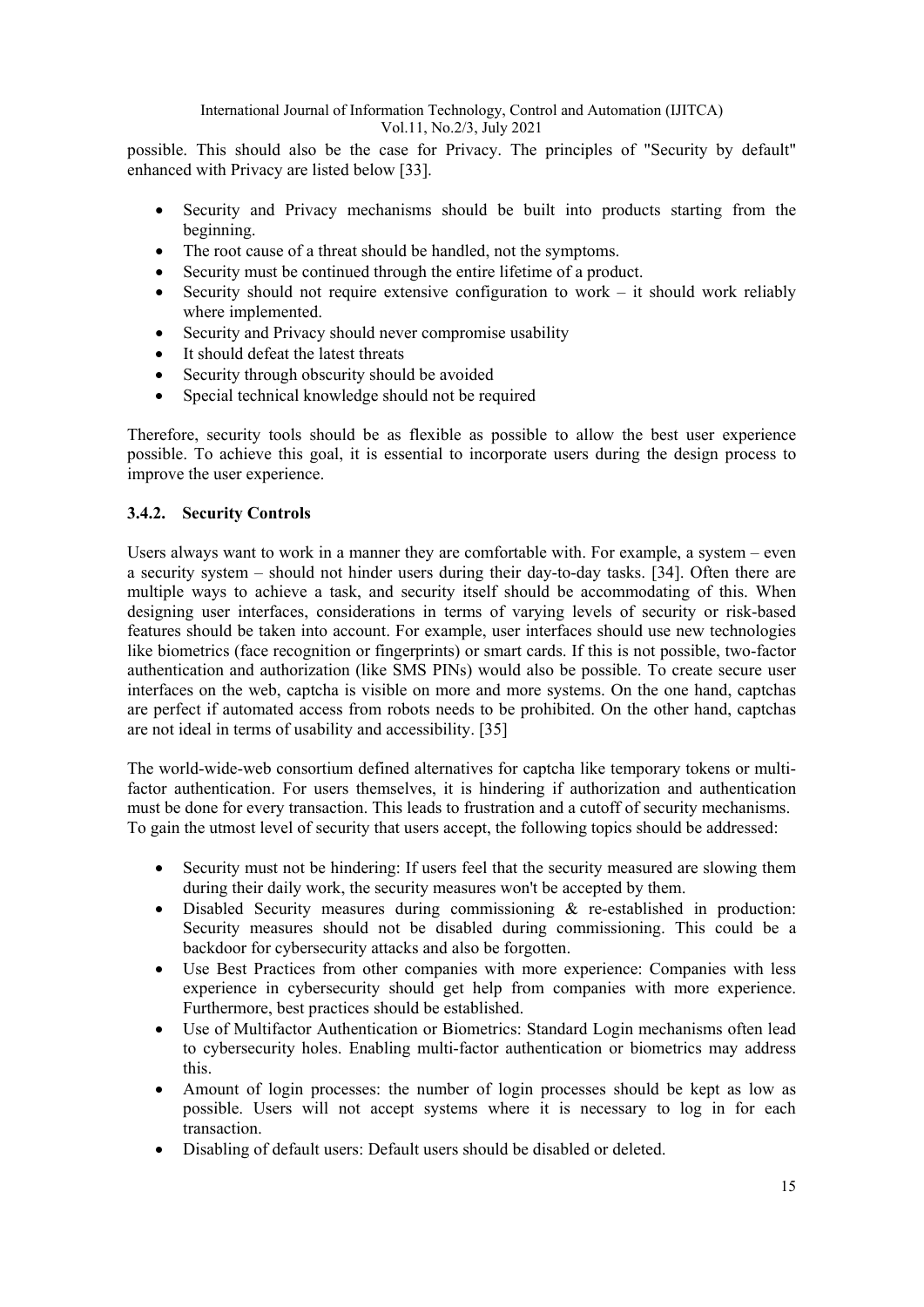# **3.5. Business Process and Business Model**

A business model for revenue strategy needs to be implemented. Even though remote assistance is faster and cheaper than sending people directly to the site, it must be accounted for. So it might be possible to offer remote assistance over a defined period for free. If more time is needed, the billing is at cost, which might be cheaper than a flight, daily allowance and other fees. The time of assistance can be recorded and accounted minute-wise. With video recording, it is easy to document the work done and these videos may then be used during training. Another advantage is that customer satisfaction may increase due to the quickness of the service. This may also lead to a long-term partnership between the vendor and the customer.

# **4. MICROSERVICE ARCHITECTURE OF CARE**

In this section, the Microservice Architecture of CaRE shall be described. Since it has been decided to use an application which is already in place for remote assistance, only the architecture for multimedia assistance system shall be described. The architecture has been implemented in terms of an proof of concept.



With the best practices in mind, a Microservice Architecture has been created. An architectural overview is shown in [Figure 3.](#page-15-0)

Figure 3: Architectural Overview of CaRE

# <span id="page-15-0"></span>**4.1. External Services**

The Microservice Architecture connects to three external services:

- Text Analysis: For text analysis, the OCR Service from Azure is used. An external service has been used rather than a local one because of the concept's scope. This external service can also be made internal with an appropriate OCR service like
	- o Tesseract (https://github.com/tesseract-ocr/tesseract)
	- o OCRopus (https://github.com/ocropus/ocropy)
	- o Kraken (http://kraken.re/)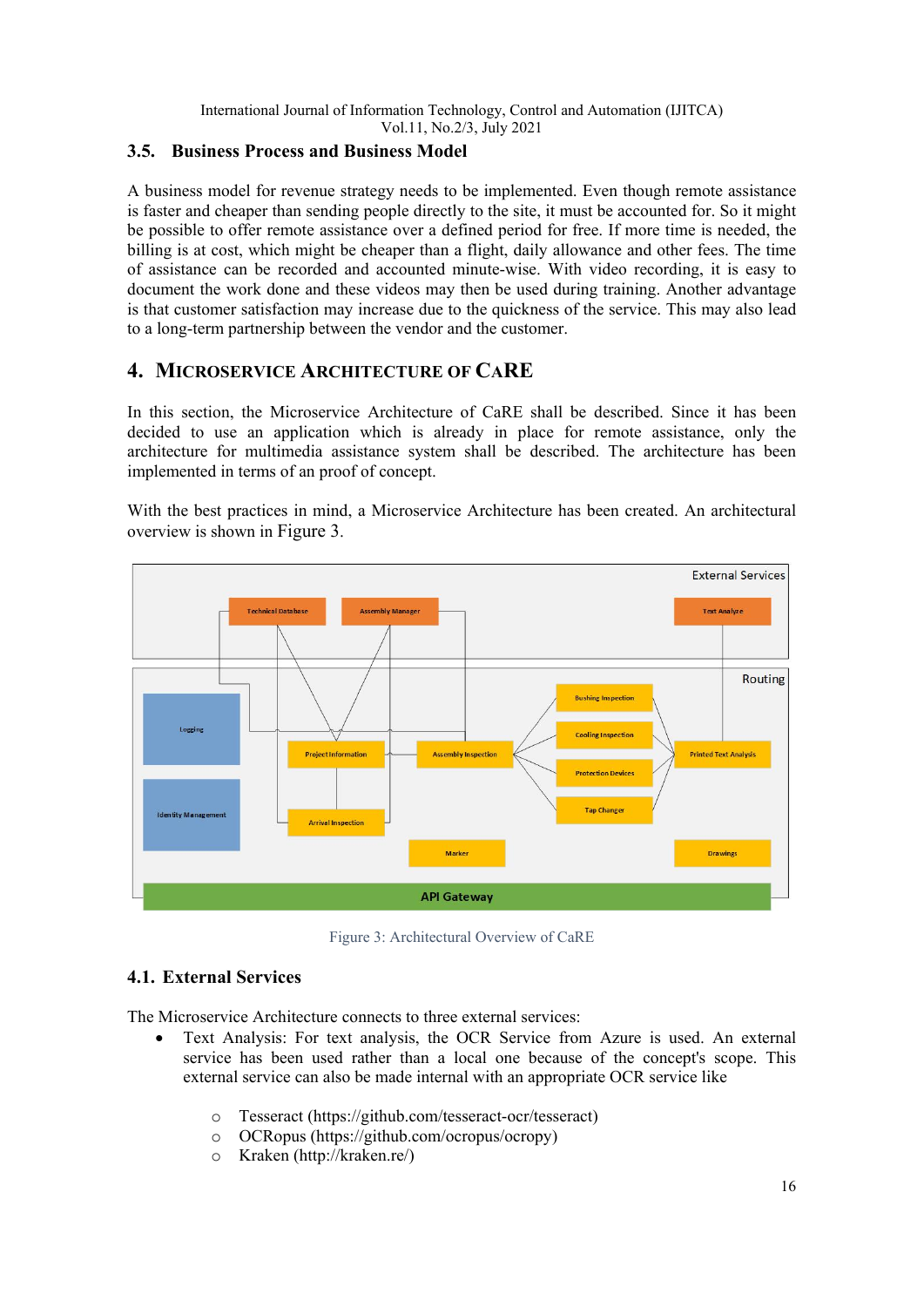- Technical Database: The Technical Database is an internal service that holds all the technical information about the singleton
- Assembly Manager: The Assembly Manager is an internal service that hold all the assembly information of the singleton

With the MSA, further external services can also be added to the architecture. Even if a service is replaced by a different one, the interface to the frontend might be the same due to the API Gateway.

# **4.2. Internal Services**

For the proof of concept, each business capability (or commissioning process) has been developed as its own service. Each of those Microservices has been implemented as a standalone service with its own database. All services have been developed in .NET Core and can thus run in their own Docker Container. Thus, the following services have been implemented:

- Project Information: Holds all the information about a single project. Basic Information about Projects is gathered by the external Services "Technical Database" and "Assembly Manager".
- Arrival Inspection: With Arrival Inspection, the process of Arrival Inspection is reproduced. All information regarding Arrival Inspection is collected and provided. Therefore, the Microservice connects to the external services "Technical Database" and "Assembly Manager".
- Assembly Inspection: With Assembly Inspection, the process during is reproduced. Therefore, the Assembly Inspection gets design and structure information from two external services (Technical Database and Assembly Manager)and sends the respective data to the respective sub-services.
- Printed Text Analyze: In some cases, long serial numbers need to be inserted to track them. From a usability perspective, this is not ideal. Hence, a service has been developed which does OCR on the images which have been sent. This service depends on an external OCR Service in Azure.
- Drawings: Since many drawings are necessary for commissioning, its own service for maintaining and storing those files have been developed. For now, this service is not connected to any other external services, but it would be possible to connect it to a company-internal drawing repository.
- Marker: In some cases, annotations are done in pictures or changes need to be marked in drawings. This information also needs to be stored persistently.

# **4.3. Auxiliary Systems and Services**

The following auxiliary systems and services were used for different purposes:

# **4.3.1. Logging**

For logging purposes, a central logging system with the Elastic Stack was created. For the proof of concept Serilog (https://serilog.net/) was used in each of the services for Logging. In contrast to Logging Frameworks like log4j, NLOG, log4net and others, Serilog can store log files in a structured way. This means that also objects – in the form of a JSON String – can be logged. With sinks extensions, it is possible to store data on the file system or send it to central repositories.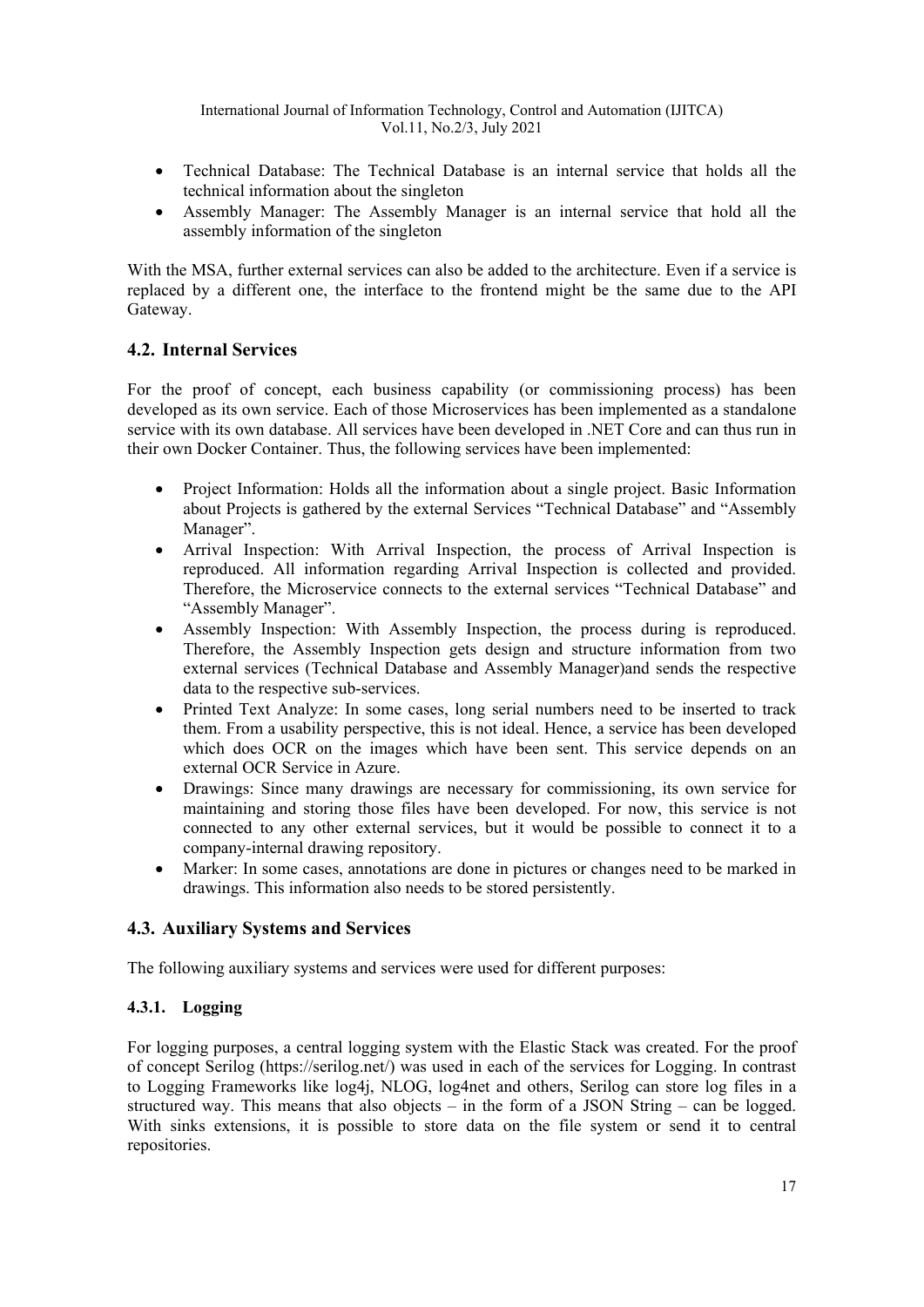## **4.3.2. Identity Management**

In terms of Microservice Security as a basis, the IdentityServer4 was used, which is an opensource OpenID Connect and OAuth 2.0 framework. On the database side, again, a PostgreSQL database server was used. The passwords were stored with the library bcrypt. Whenever a request to the Identity Service is sent, the identity service returns a token in JsonWebToken (JWT) Format. In this token, the following information – within other – is sent to the client:

- **Expiration Time**
- Authentication Time
- Issue Time
- Scopes
- Refresh Token

In each of the requests to the Microservices, the token has to be added to the header in terms of Authorization: Bearer < token>. If the token is no more valid or not available, each endpoint returns the HTTP Status code 401 (unauthorized request).

# **4.3.3. API Gateway**

As API Gateway Consul.io was used and installed on an virtual machine with Ubuntu as OS. In this case, Consul acts as Service Registry and API Gateway. All above-mentioned Microservices were added. For the proof of concept only one instance of each service was started. With Consul it would be possible to start multiple instance in order to scale horizontally.

Additionally, routes were created: If a request path contains the service name, it will be forwarded to the respective service. For instance, a request at the API Gateway to http://<ip>/arrivalapi/<something> will be directly forwarded to the Arrival API.

For each Microservice two checks were implemented:

- SSH TCP Check on Port: This check simply verifies if a respective port is open and reachable. This also implies that the machine or the container, is at least, reachable.
- HTTP check on "http://<ip>/health": Each Microservice has an endpoint that responds to its current status with some metrics regarding the service and the environment. These metrics can then be used for further monitoring. The fields are:
	- o Memory consumption
	- o Hostsystem
	- o Machinename
	- o Uptime in minutes
	- o Each Disk with capacity, free space and free space in percent.

#### **4.3.4. Documentation**

The documentation of each Microservice is done with Swagger. This documentation is only available internally and not visible via the API Gateway. Nevertheless, this provides a straightforward way to test the respective endpoints during development. Furthermore Swagger provides an straight-forward way for API Versioning.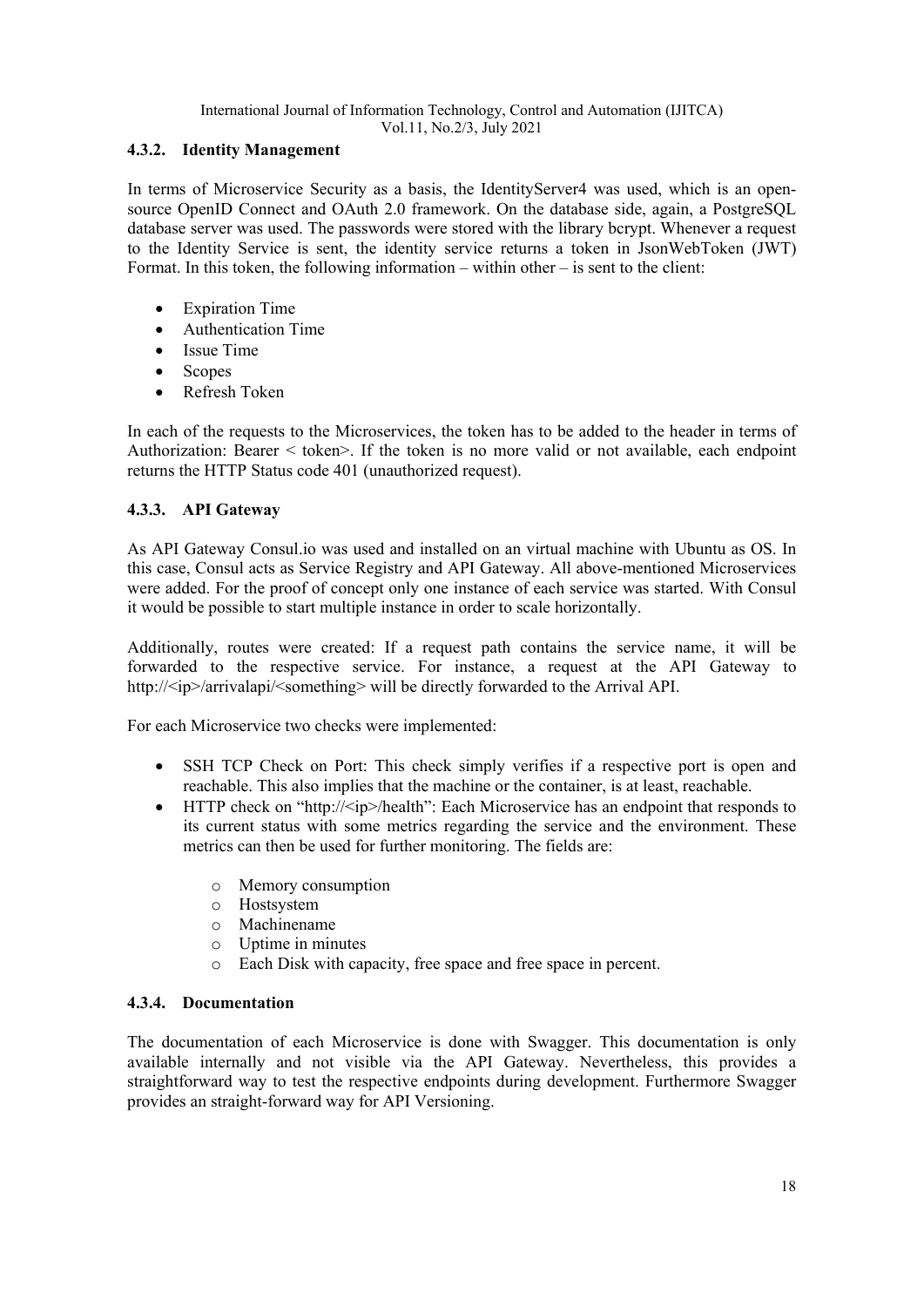# **5. CONCLUSIONS**

As a more and more accepted and adopted architectural style, MSA overcomes the limitations of traditional monolithic architecture. During the implementation of this proof of concept, a lot of re-factoring was necessary to meet all the desired quality attributes. First of all, the detection of the correct granularity for the Microservices proves challenging. The first approach was more or less a monolith, which was caused due to an implementation start without a clear big-picture, no strategy and no structure. Without those failures, the implementation will surely lead to Anti-Pattern and architectural smells.

After the final definition of the entire working process of the supervisors on-site, those process steps were meant to be a single Microservice. This process was identified with the user-centered design approach and through interviews with the users, later working with the system. In order to ensure proper code quality, test-driven development with NUnit was used for both the model and RESTful interface.

With all those Microservices in place, Logging into files was found not to be the best solution to debug. Therefore, the interface to the Elastic Stack was implemented. After that, it could be seen that Identity Management should be taken into account right from the beginning of the programming. The integration of Identity Management into already existing Microservices took a lot of work and re-factoring. If security considerations are integrated from scratch, the required work will be decreased significantly.

Since the CaRE System is a proof of concept, Scalability, Availability and Performance were not taken into account in terms of the Microservices. Sometimes it makes sense to implement and include already existing services. As an example, in the CaRE architecture, the TextAnalysis needs to be mentioned. If – for example – a system requires language processing, it also makes sense to use already existing services.

Additionally, the integration of the external services – Technical Database and Assembly Management – needs to be mentioned. Due to data security and restrictions within the company, access to those services, even if they are crucial for the entire application constituted a challenge. The company feared data breaches and/or data loss since some design-specific data transmitted outside the local network. As a result, only read access to well-defined endpoints and scopes was granted, which was also done with JWT Tokens.

To summarize, it needs to be mentioned that a clear understanding of the big picture is required before starting the implementation. Otherwise, a lot of re-factoring needs to be done. Furthermore, the best solution must be found for each individual project. Solutions of big players like Netflix, Facebook and so on sometimes do not suit for small applications and vice versa. Even if Microservice architecture is emerging, it is not always the best choice and needs to be investigated carefully.

# **5.1. Future Work**

There is also room for improvement in some areas, which would also provide further assistance to users. For example, context-sensitive help with recommendations would be appreciated, where the application automatically detects desires. Such features have to be handled with care since false positives would lead to disturbances. Another topic would be auditory checklists: With this, the checklist can be spoken to a device and the system is behind automatically detects the part in the checklist. A further possibility would be the detection of emotions with an analysis of the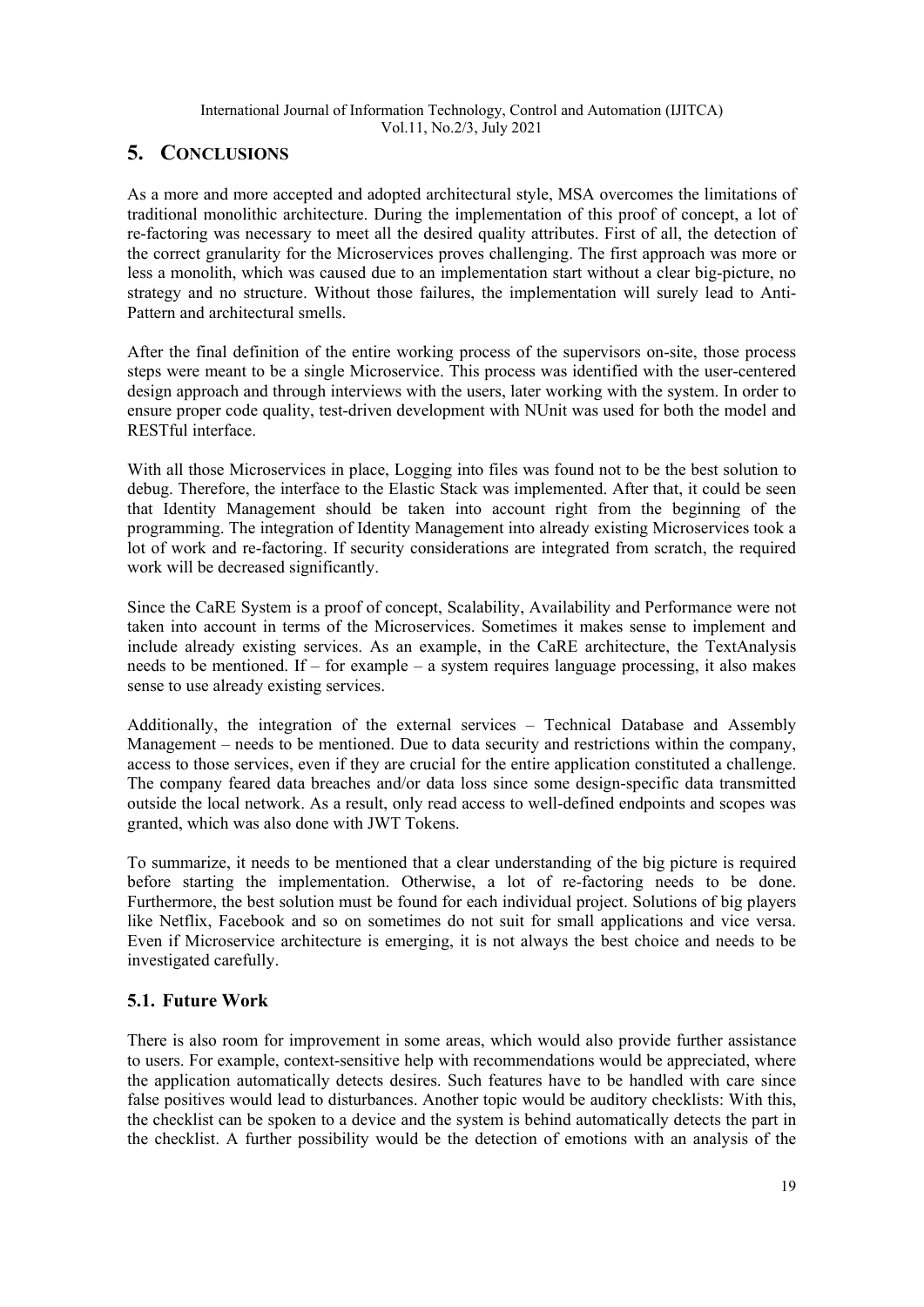spoken texts. This must also be handled with care since this might be hard in a noisy environment. In terms of the user interface, some research must be done within adaptive user interfaces. Only one application needs to be developed, which adapts itself according to the current device and the available features.

#### **REFERENCES**

- [1] D. Spath, O. Fanschar, S. Gerlach, M. Hämmerle, T. Krause and S. Schlund, Produktionsarbeit in der Zukunft - Industrie 4.0, Dieter Spath; Fraunhofer IAO, Stuttgart, 2013.
- [2] R. Eckhoff, G. Günter and M. Mark, Bedürfnisse, Anforderungen und Trends in der Instandhaltung 4.0, 2020.
- [3] P. Okeme, A. Skakun and A. Muzalevskii, Transformation of Factory to Smart Factory, 2021.
- [4] N. Ilanković, A. Zelić, G. Miklós and L. Szabó, Smart factories The product of Industry 4.0, 2020.
- [5] A. Sharma, V. Dwivedi and D. Sharma, Industry 4.0 A Smart Factory: An Overview, 2020.
- [6] C. Gerdenitsch, L. Deinhard, B. Kern, P. Hold and S. Egger-Lampl, Cognitive Assistance to Support Maintenance and Assembly Tasks: Results on Technology Acceptance of a Head-Mounted Device, 2021.
- [7] M. Haslgrübler, B. Gollan and A. Ferscha, A Cognitive Assistance Framework for Supporting Human Workers in Industrial Tasks, 2018.
- [8] G. Kanagachidambaresan, Industry 4.0 for Smart Factories, 2021.
- [9] S. Grabowska, Smart Factories in the Age of Industry 4.0, 2020.
- [10] J. Lewis and M. Fowler, *Microservices - A definition of this new architectural term,* 2020.
- [11] T. Permikangas, *Digital Ecosystem Development: The future of integration environment,* 2020.
- [12] S. Newman, Monolith to Microservices: Evolutionary Patterns to Transform Your Monolith, O'Reilly, 2019.
- [13] O. Zimmermann, M. Stocker, D. Lübke, C. Pautasso and U. Zdun, "Introduction to Microservice API Patterns (MAP)," in *Joint Post-proceedings of the First and Second International Conference on Microservices (Microservices 2017/2019)*, Dagstuhl, 2020.
- [14] Talend.com, *Microservices vs. SOA: Was ist der Unterschied?,* 2020.
- [15] P. Katkoori, *Application Architecture: Monolithic vs SOA vs Microservices,* 2019.
- [16] J. Nemer, *Advantages and Disadvantages of Microservices Architecture,* 2019.
- [17] P. Wittmer, *Microservice Disadvantages and Advantages,* 2019.
- [18] W. Eberhard, Das Microservices-Praxisbuch: Grundlagen, Konzepte und Rezepte, dpunkt.verlag, 2018.
- [19] T. Schirgi and E. Brenner, "Quality Assurance for Microservice Architectures," in *Proceedings of 2021 12th IEEE International Conference on Software Engineering and Service Sciences*, 2019.
- [20] I. Pigazzini, F. A. Fontana, V. Lenarduzzi and D. Taibi, "Towards Microservice Smells Detection," in *Proceedings of the 3rd International Conference on Technical Debt*, New York, NY, USA, 2020.
- [21] R. Tighilt, M. Abdellatif, N. Moha, H. Mili, G. El-Boussaidi, J. Privat and Y.-G. Guéhéneuc, "On the Study of Microservices Antipatterns: a Catalog Proposal," 2020.
- [22] T. Schirgi and E. Brenner, "CARE A Framework for a Multimedia Assistance System for Singletons," in *ITCA*, Toronto, 2021.
- [23] *LTE Coverage June 2021,* 2021.
- [24] B. Kirchhoff, S. Wischniewski and L. Adolph, Head-Mounted Displays Arbeitshilfen der Zukunft Bedingungen für den sicheren und ergonomischen Einsatz monokularer Systeme, Bundesanstalt für Arbeitsschutz und Arbeitsmedizin (BAuA), 2016.
- [25] F. D. Crescenzio, M. Fantini, F. Persiani, L. D. Stefano, P. Azzari and S. Salti, "Augmented Reality for Aircraft Maintenance Training and Operations Support," *IEEE Computer Graphics and Applications,* vol. 31, pp. 96-101, 1 2011.
- [26] J. Imtiaz, N. Koch, H. Flatt, J. Jasperneite, M. Voit and F. van de Camp, "A flexible context-aware